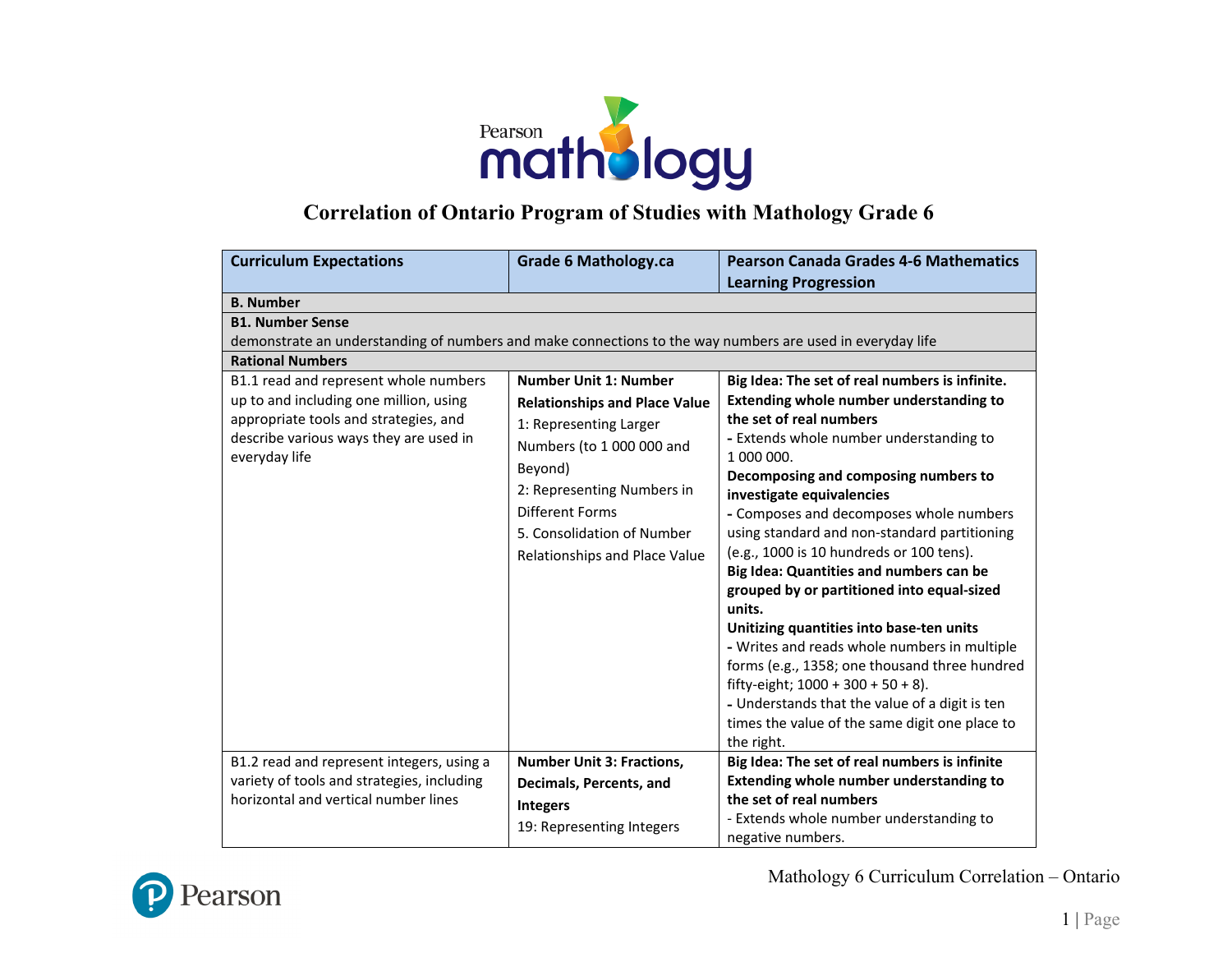|                                           | 21. Consolidation of Fractions,  |                                                                                  |
|-------------------------------------------|----------------------------------|----------------------------------------------------------------------------------|
|                                           | Decimals, Percents, and          |                                                                                  |
|                                           | Integers                         |                                                                                  |
| B1.3 compare and order integers, decimal  | <b>Number Unit 3: Fractions,</b> | Big Idea: The set of real numbers is infinite                                    |
| numbers, and fractions, separately and in | Decimals, Percents, and          | Extending whole number understanding to                                          |
| combination, in various contexts          |                                  | the set of real numbers                                                          |
|                                           | <b>Integers</b>                  | - Extends whole number understanding to                                          |
|                                           | 14: Comparing and Ordering       | negative numbers.                                                                |
|                                           | Fractions                        |                                                                                  |
|                                           | 17: Comparing and Ordering       |                                                                                  |
|                                           | <b>Fractions and Decimals</b>    |                                                                                  |
|                                           | 20: Comparing and Ordering       |                                                                                  |
|                                           | Integers                         |                                                                                  |
|                                           | 21. Consolidation of Fractions,  |                                                                                  |
|                                           | Decimals, Percents, and          |                                                                                  |
|                                           | Integers                         |                                                                                  |
| <b>Fractions, Decimals, and Percents</b>  |                                  |                                                                                  |
| B1.4 read, represent, compare, and order  | <b>Number Unit 3: Fractions,</b> | Big Idea: The set of real numbers is infinite.                                   |
| decimal numbers up to thousandths, in     | Decimals, Percents, and          | Extending whole number understanding to                                          |
| various contexts                          | <b>Integers</b>                  | the set of real numbers                                                          |
|                                           | 15: Representing Decimals        | - Extends decimal number understanding to                                        |
|                                           | 16: Comparing and Ordering       | thousandths.                                                                     |
|                                           | Decimals                         | Big Idea: Numbers are related in many ways.                                      |
|                                           | 21. Consolidation of Fractions,  | Comparing and ordering quantities (multitude                                     |
|                                           | Decimals, Percents, and          | or magnitude)                                                                    |
|                                           | Integers                         | - Compares, orders, and locates decimal                                          |
|                                           |                                  | numbers using place-value understanding.<br>Decomposing and composing numbers to |
|                                           |                                  | investigate equivalencies                                                        |
|                                           |                                  | - Composes and decomposes decimal numbers                                        |
|                                           |                                  | using standard and non-standard partitioning                                     |
|                                           |                                  | (e.g., 1.6 is 16 tenths or 0.16 tens).                                           |
|                                           |                                  | Big Idea: Quantities and numbers can be                                          |
|                                           |                                  | grouped by or partitioned into equal-sized                                       |
|                                           |                                  | units.                                                                           |
|                                           |                                  | Unitizing quantities into base-ten units                                         |
|                                           |                                  | - Understands that the value of a digit is ten                                   |
|                                           |                                  | times the value of the same digit one place to                                   |

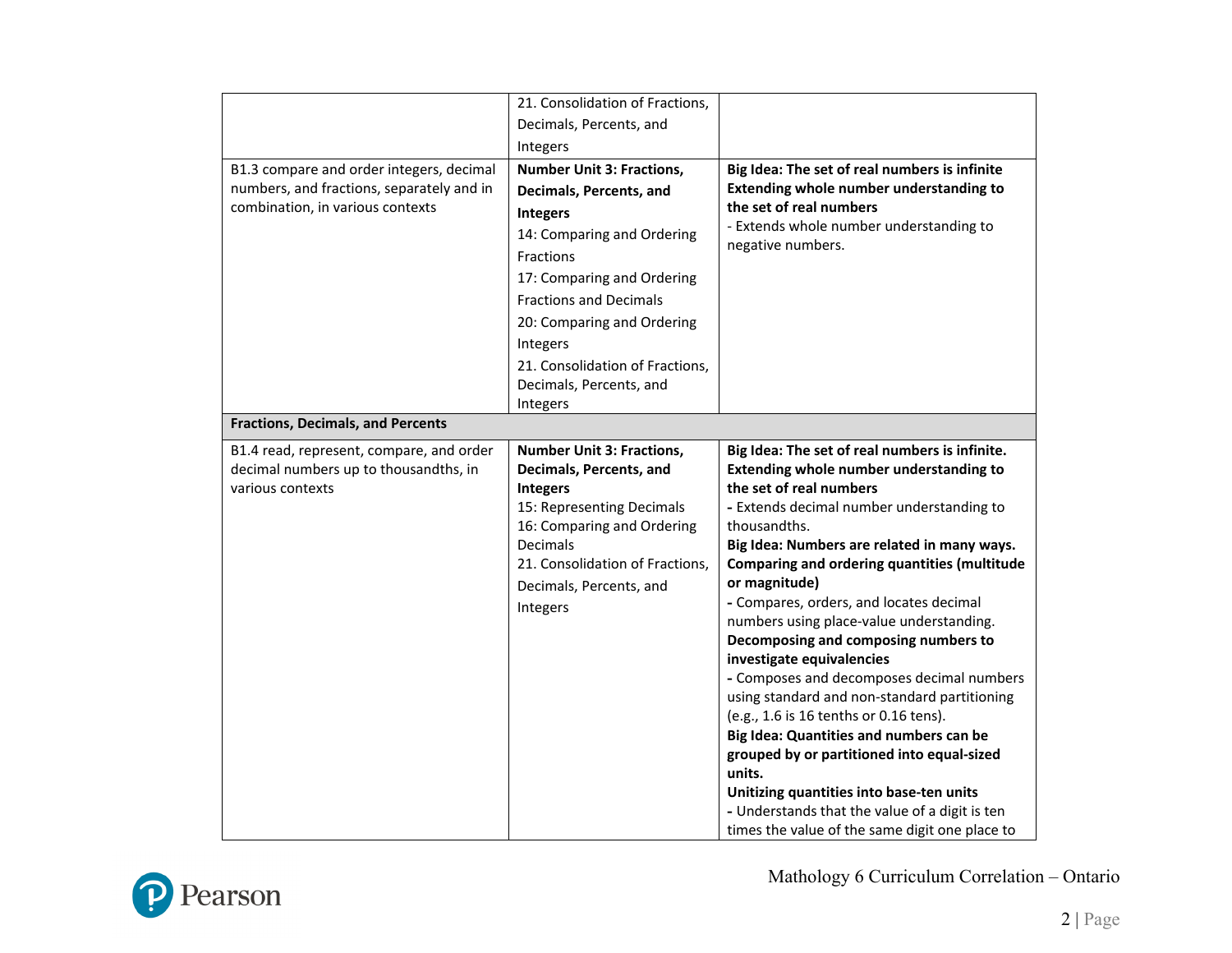|                                            |                                                                  | the right.<br>- Understands that the value of a digit is one-<br>tenth the value of the same digit one place to<br>the left.<br>- Writes and reads decimal numbers in multiple<br>forms (e.g., numerals, number names,<br>expanded form). |
|--------------------------------------------|------------------------------------------------------------------|-------------------------------------------------------------------------------------------------------------------------------------------------------------------------------------------------------------------------------------------|
| B1.5 round decimal numbers,                | <b>Number Unit 3: Fractions,</b>                                 | Big Idea: Numbers are related in many ways.                                                                                                                                                                                               |
| both terminating and repeating, to the     | Decimals, Percents, and                                          | Comparing and ordering quantities (multitude                                                                                                                                                                                              |
| nearest tenth, hundredth, or whole         | <b>Integers</b>                                                  | or magnitude)                                                                                                                                                                                                                             |
| number, as applicable, in various contexts | 16: Comparing and Ordering                                       | - Provides approximate decimal values using                                                                                                                                                                                               |
|                                            | Decimals                                                         | multiple strategies (e.g., estimation, rounding,                                                                                                                                                                                          |
|                                            | 21. Consolidation of Fractions,                                  | truncating).                                                                                                                                                                                                                              |
|                                            | Decimals, Percents, and                                          |                                                                                                                                                                                                                                           |
|                                            | Integers                                                         |                                                                                                                                                                                                                                           |
| B1.6 describe relationships and show       | <b>Number Unit 3: Fractions,</b>                                 | Big Idea: Numbers are related in many ways.                                                                                                                                                                                               |
| equivalences among fractions and decimal   | Decimals, Percents, and                                          | Decomposing and composing numbers to                                                                                                                                                                                                      |
| numbers up to thousandths, using           | <b>Integers</b>                                                  | investigate equivalencies                                                                                                                                                                                                                 |
| appropriate tools and drawings, in various | 15: Representing Decimals                                        | - Models and explains the relationship between                                                                                                                                                                                            |
| contexts                                   | 17: Comparing and Ordering                                       | a fraction and its equivalent decimal form (e.g.,                                                                                                                                                                                         |
|                                            | <b>Fractions and Decimals</b><br>21. Consolidation of Fractions, | $\frac{2}{5} = \frac{4}{10} = 0.4$ .                                                                                                                                                                                                      |
|                                            | Decimals, Percents, and                                          | - Models and explains the relationships among<br>fractions, decimals, and percents.                                                                                                                                                       |
|                                            | Integers                                                         | - Translates flexibly between representations.                                                                                                                                                                                            |
|                                            |                                                                  | Big Idea: Quantities and numbers can be                                                                                                                                                                                                   |
|                                            |                                                                  | grouped by or partitioned into equal-sized                                                                                                                                                                                                |
|                                            |                                                                  | units.                                                                                                                                                                                                                                    |
|                                            |                                                                  | Unitizing quantities into base-ten units                                                                                                                                                                                                  |
|                                            |                                                                  | - Uses fractions with denominators of 10 to                                                                                                                                                                                               |
|                                            |                                                                  | develop decimal fraction understanding and                                                                                                                                                                                                |
|                                            |                                                                  | notation (e.g., five-tenths is $\frac{5}{10}$ or 0.5).                                                                                                                                                                                    |
|                                            |                                                                  | - Understands that the value of a digit is ten                                                                                                                                                                                            |
|                                            |                                                                  | times the value of the same digit one place to<br>the right.                                                                                                                                                                              |
|                                            |                                                                  | - Understands that the value of a digit is one-                                                                                                                                                                                           |
|                                            |                                                                  | tenth the value of the same digit one place to                                                                                                                                                                                            |
|                                            |                                                                  | the left.                                                                                                                                                                                                                                 |

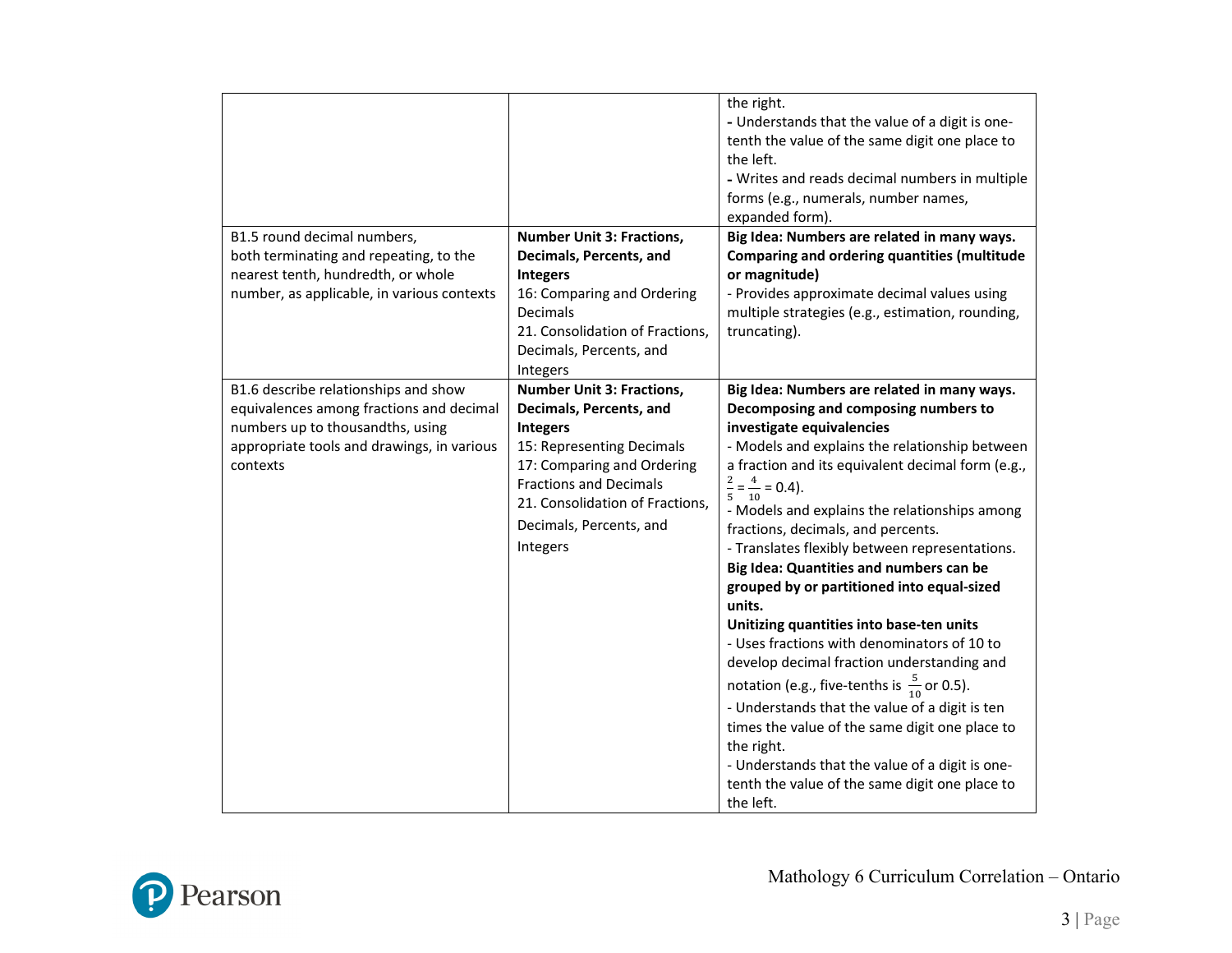| <b>B2. Operations</b>                                                                                                                                                                                                                                                               |                                                                                                                                                                                                                                                                                                                                                                                                                                                                                                                                                              |                                                                                                                                                                                                                                                                                                                                                                                                                                                                                                                                                                                                                                                                                                                                                                                                                        |  |
|-------------------------------------------------------------------------------------------------------------------------------------------------------------------------------------------------------------------------------------------------------------------------------------|--------------------------------------------------------------------------------------------------------------------------------------------------------------------------------------------------------------------------------------------------------------------------------------------------------------------------------------------------------------------------------------------------------------------------------------------------------------------------------------------------------------------------------------------------------------|------------------------------------------------------------------------------------------------------------------------------------------------------------------------------------------------------------------------------------------------------------------------------------------------------------------------------------------------------------------------------------------------------------------------------------------------------------------------------------------------------------------------------------------------------------------------------------------------------------------------------------------------------------------------------------------------------------------------------------------------------------------------------------------------------------------------|--|
|                                                                                                                                                                                                                                                                                     | use knowledge of numbers and operations to solve mathematical problems encountered in everyday life                                                                                                                                                                                                                                                                                                                                                                                                                                                          |                                                                                                                                                                                                                                                                                                                                                                                                                                                                                                                                                                                                                                                                                                                                                                                                                        |  |
| <b>Properties and Relationships</b>                                                                                                                                                                                                                                                 |                                                                                                                                                                                                                                                                                                                                                                                                                                                                                                                                                              |                                                                                                                                                                                                                                                                                                                                                                                                                                                                                                                                                                                                                                                                                                                                                                                                                        |  |
| B2.1 use the properties of operations, and<br>the relationships between operations, to<br>solve problems involving whole numbers,<br>decimal numbers, fractions, ratios, rates,<br>and whole number percents, including<br>those requiring multiple steps or multiple<br>operations | Number Unit 2: Fluency with<br><b>Whole Numbers</b><br>6: Solving Problems with<br><b>Whole Numbers</b><br>7: Estimating Reasonableness<br>of Solutions<br>8: The Order of Operations<br>9: Mental Math Strategies<br>10: Unit Rates<br>11: Exploring Ratios<br>12. Consolidation of Fluency                                                                                                                                                                                                                                                                 | Big Idea: Numbers are related in many ways.<br>Using ratios, rates, proportions, and percents<br>creates a relationship between quantities<br>- Demonstrates multiplicative reasoning by<br>applying unit rates in whole number contexts<br>(e.g., If she earns \$12 per hour, how much will<br>she earn for 5 hours of work?).<br>- Understands the concept of ratio as a<br>relationship between two quantities (e.g., 3<br>wins to 2 losses).<br>- Understands and applies the concept of unit<br>rates (e.g., If 3 kg is \$5, how much is 1 kg or                                                                                                                                                                                                                                                                  |  |
|                                                                                                                                                                                                                                                                                     | with Whole Numbers<br><b>Number Unit 4: Operations</b><br>with Fractions and Decimals<br>22: Multiplying Decimals by 1-<br><b>Digit Numbers</b><br>24: Dividing Decimals by 1-<br><b>Digit Numbers</b><br>25: Dividing 3-Digit Whole<br>Numbers by Decimal Tenths<br>26: Adding and Subtracting<br>Decimals<br>27: Adding and Subtracting<br>Fractions<br>28: Multiplying and Dividing<br>Whole Numbers by Proper<br>Fractions<br>29: Using Mental Math to<br><b>Calculate Percents</b><br>30. Consolidation of<br>Operations with Fractions and<br>Decimals | how many kg for \$1?).<br>- Understands and applies the concept of<br>percentage as a rate per 100 (e.g., calculating<br>sales tax, tips, or discounts).<br>Big Idea: Quantities and numbers can be<br>operated on to determine how many and how<br>much.<br>Developing conceptual meaning of operations<br>- Extends whole number computation models<br>to larger numbers.<br>- Demonstrates an understanding of decimal<br>number computation through modelling and<br>flexible strategies.<br><b>Developing fluency of operations</b><br>- Solves whole number computation using<br>efficient strategies (e.g., mental computation,<br>algorithms, calculating cost of transactions and<br>change owing, saving money to make a<br>purchase).<br>- Solves decimal number computation using<br>efficient strategies. |  |

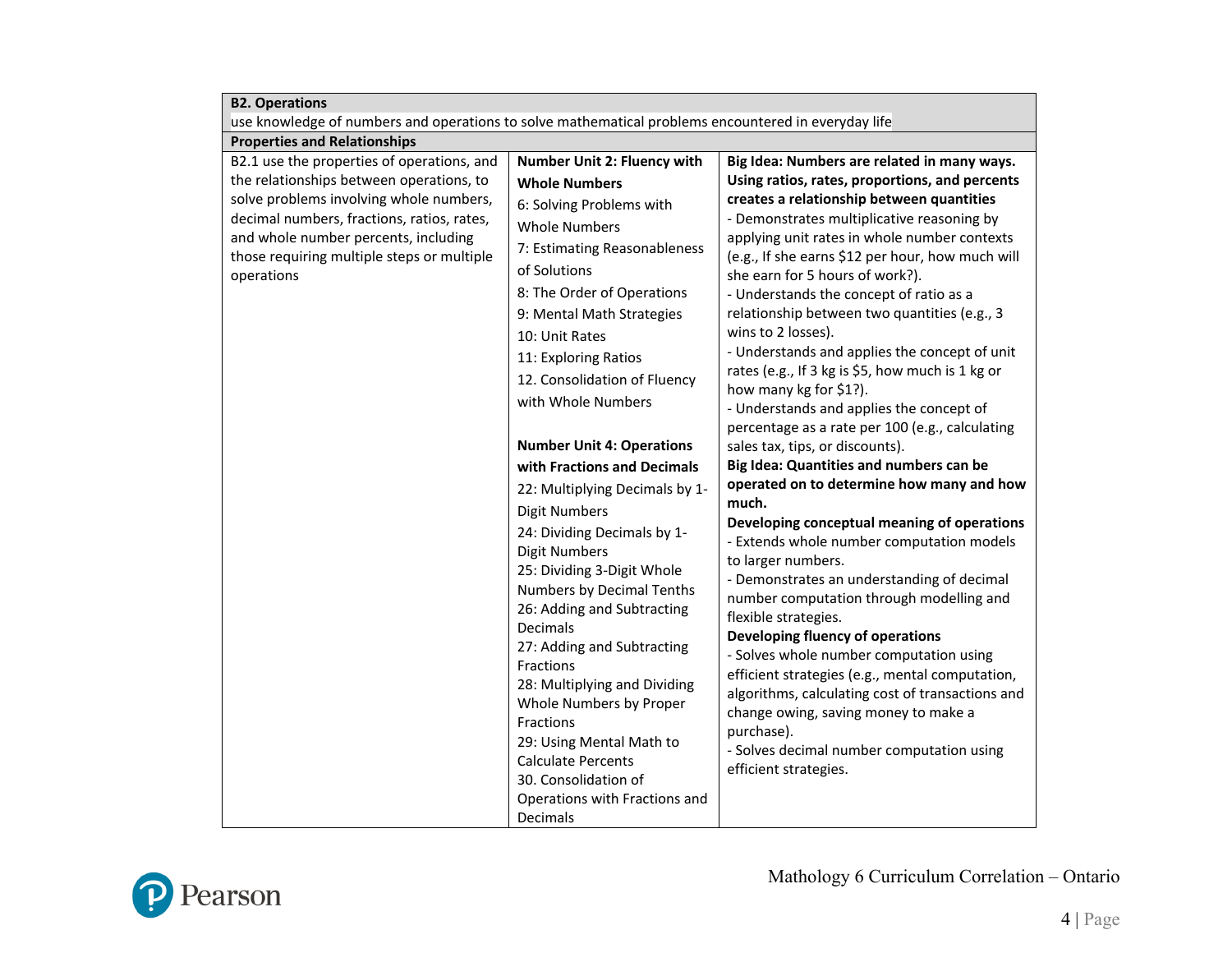| <b>Math Facts</b>                                                                                                                                          |                                                                                                                                                                                                                                                                                                                                                                                                                                                                                                                                                                 |                                                                                                                                                                                                                                                                                                                                                                                                      |
|------------------------------------------------------------------------------------------------------------------------------------------------------------|-----------------------------------------------------------------------------------------------------------------------------------------------------------------------------------------------------------------------------------------------------------------------------------------------------------------------------------------------------------------------------------------------------------------------------------------------------------------------------------------------------------------------------------------------------------------|------------------------------------------------------------------------------------------------------------------------------------------------------------------------------------------------------------------------------------------------------------------------------------------------------------------------------------------------------------------------------------------------------|
| B2.2 understand the divisibility rules and<br>use them to determine whether numbers<br>are divisible by 2, 3, 4, 5, 6, 8, 9, and 10                        | <b>Number Unit 1: Number</b><br><b>Relationships and Place Value</b><br>3: Identifying Factors and<br><b>Multiples</b><br>4: Identifying Prime and<br><b>Composite Numbers</b><br>5: Consolidation of Number<br>Relationships and Place Value<br>Number Unit 2: Fluency with<br><b>Whole Numbers</b><br>6: Solving Problems with<br><b>Whole Numbers</b><br>10: Unit Rates<br><b>Number Unit 4: Operations</b><br>with Fractions and Decimals<br>24: Dividing Decimals by 1-<br><b>Digit Numbers</b><br>25: Dividing 3-Digit Whole<br>Numbers by Decimal Tenths | Big Idea: Quantities and numbers can be<br>operated on to determine how many and how<br>much.<br>Investigating number and arithmetic<br>properties<br>- Uses reasoning and knowledge of factors to<br>examine divisibility of numbers (by 4, 8, 3, 6,<br>and $9$ ).                                                                                                                                  |
|                                                                                                                                                            | 30. Consolidation of<br>Operations with Decimals,<br>Fractions, and Percentages                                                                                                                                                                                                                                                                                                                                                                                                                                                                                 |                                                                                                                                                                                                                                                                                                                                                                                                      |
| <b>Mental Math</b>                                                                                                                                         |                                                                                                                                                                                                                                                                                                                                                                                                                                                                                                                                                                 |                                                                                                                                                                                                                                                                                                                                                                                                      |
| B2.3 use mental math strategies to<br>calculate percents of whole numbers,<br>including 1%, 5%, 10%, 15%, 25%, and<br>50%, and explain the strategies used | <b>Number Unit 4: Operations</b><br>with Fractions, Decimals and<br><b>Percents</b><br>29: Using Mental Math to<br><b>Calculate Percents</b><br>30. Consolidation of<br>Operations with Fractions,<br><b>Decimals and Percents</b>                                                                                                                                                                                                                                                                                                                              | Big Idea: Numbers are related in many ways.<br>Decomposing and composing numbers to<br>investigate equivalencies<br>- Models and explains the relationships among<br>fractions, decimals, and percents.<br>- Translates flexibly between representations.<br>Using ratios, rates, proportions, and percents<br>creates a relationship between quantities<br>- Understands and applies the concept of |

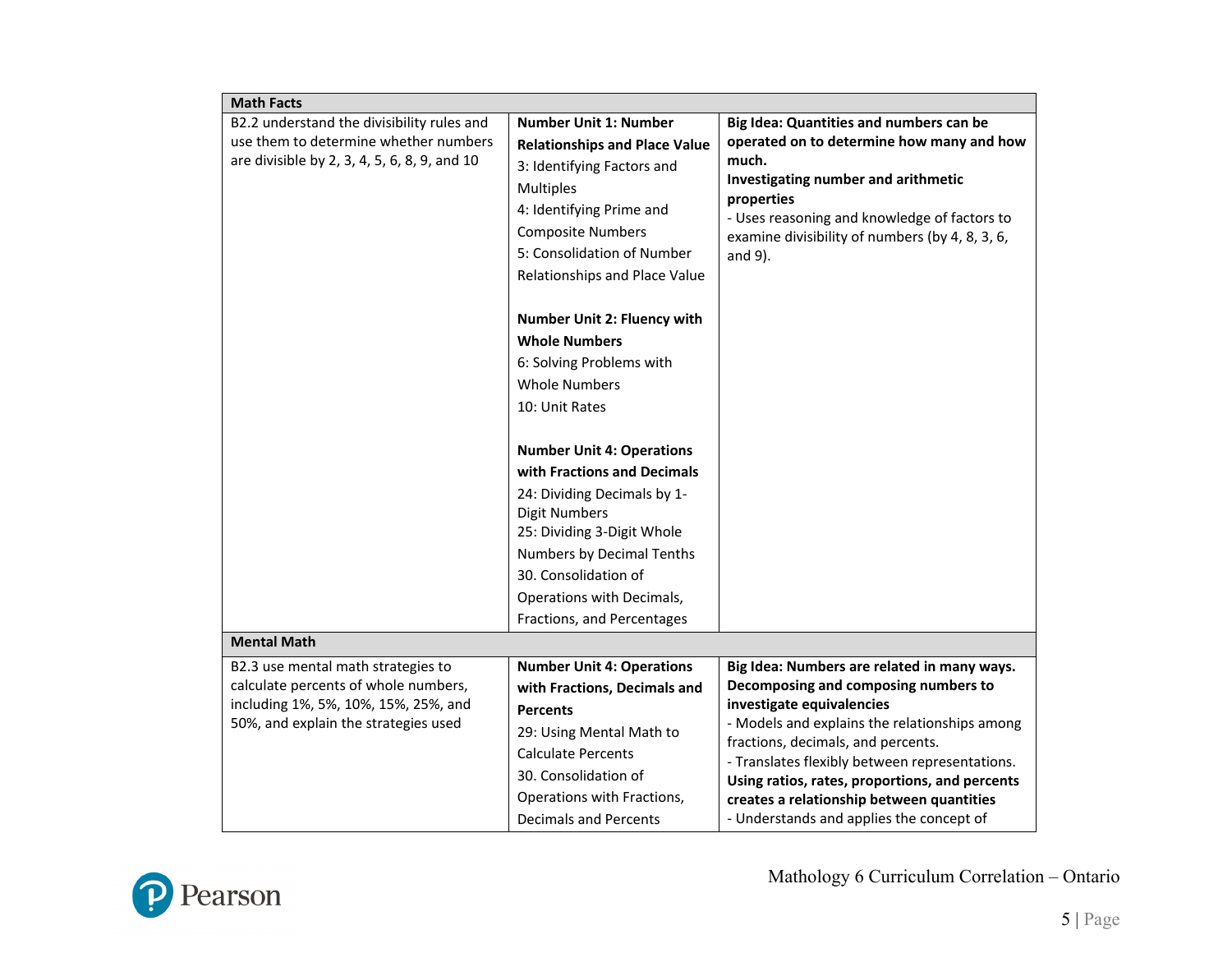|                                                                          |                                                                                                                                                                                                                                                         | percentage as a rate per 100 (e.g., calculating                                                                                                                                                                                                                                                                                                                                                                                                                                                       |
|--------------------------------------------------------------------------|---------------------------------------------------------------------------------------------------------------------------------------------------------------------------------------------------------------------------------------------------------|-------------------------------------------------------------------------------------------------------------------------------------------------------------------------------------------------------------------------------------------------------------------------------------------------------------------------------------------------------------------------------------------------------------------------------------------------------------------------------------------------------|
|                                                                          |                                                                                                                                                                                                                                                         | sales tax, tips, or discounts).                                                                                                                                                                                                                                                                                                                                                                                                                                                                       |
| <b>Addition and Subtraction</b>                                          |                                                                                                                                                                                                                                                         |                                                                                                                                                                                                                                                                                                                                                                                                                                                                                                       |
| B2.4 represent and solve problems                                        | <b>Number Unit 2: Fluency with</b>                                                                                                                                                                                                                      | Big Idea: Quantities and numbers can be                                                                                                                                                                                                                                                                                                                                                                                                                                                               |
| involving the addition and subtraction of                                | <b>Whole Numbers</b>                                                                                                                                                                                                                                    | operated on to determine how many and how                                                                                                                                                                                                                                                                                                                                                                                                                                                             |
| whole numbers and decimal numbers,<br>using estimation and algorithms    | 6: Solving Problems with<br><b>Whole Numbers</b><br>7: Estimating Reasonableness<br>of Solutions<br>9: Mental Math Strategies<br>12. Consolidation of Fluency<br>with Whole Numbers<br><b>Number Unit 4: Operations</b><br>with Fractions, Decimals and | much.<br>Developing conceptual meaning of operations<br>- Extends whole number computation models<br>to larger numbers.<br>- Demonstrates an understanding of decimal<br>number computation through modelling and<br>flexible strategies.<br>Developing fluency of operations<br>- Estimates the result of whole number<br>operations using contextually relevant<br>strategies (e.g., How many buses are needed to                                                                                   |
| B2.5 add and subtract fractions with like                                | <b>Percents</b><br>26: Adding and Subtracting<br><b>Decimals</b><br>30. Consolidation of<br>Operations with Fractions,<br>Decimals and Percents<br><b>Number Unit 4: Operations</b>                                                                     | take the Grade 8 classes to the museum?).<br>- Solves whole number computation using<br>efficient strategies (e.g., mental computation,<br>algorithms, calculating cost of transactions and<br>change owing, saving money to make a<br>purchase).<br>- Estimates sums and differences of decimal<br>numbers (e.g., calculating cost of transactions<br>involving dollars and cents).<br>- Solves decimal number computation using<br>efficient strategies.<br>Big Idea: Quantities and numbers can be |
| and unlike denominators, using<br>appropriate tools, in various contexts | with Fractions, Decimals and<br><b>Percents</b><br>27: Adding and Subtracting<br>Fractions<br>30. Consolidation of<br>Operations with Fractions,<br><b>Decimals and Percents</b>                                                                        | operated on to determine how many and how<br>much.<br>Developing conceptual meaning of operations<br>- Models and symbolizes fraction addition and<br>subtraction with like denominators (e.g., $\frac{2}{5} + \frac{1}{5}$ )<br>and where one denominator is a multiple of<br>the other (e.g., $\frac{2}{5} + \frac{3}{10}$ ).                                                                                                                                                                       |
| <b>Multiplication and Division</b>                                       |                                                                                                                                                                                                                                                         |                                                                                                                                                                                                                                                                                                                                                                                                                                                                                                       |

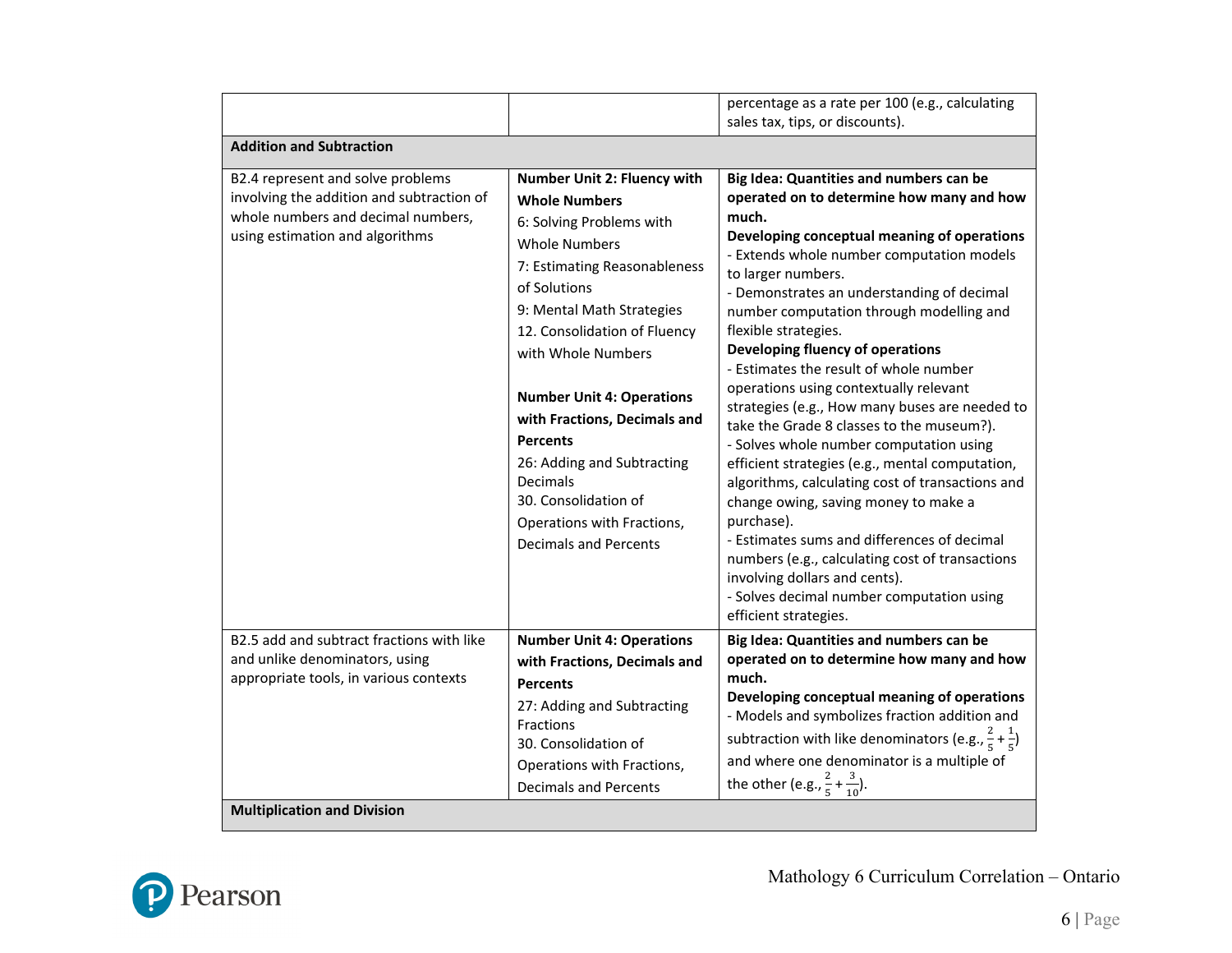| B2.6 represent composite numbers as a<br>product of their prime factors, including<br>through the use of factor trees                    | <b>Number Unit 1: Number</b><br><b>Relationships and Place Value</b><br>3: Identifying Factors and<br><b>Multiples</b><br>4: Identifying Prime and<br><b>Composite Numbers</b><br>5. Consolidation of Number<br>Relationships and Place Value                                                                                                                                       | Big Idea: Numbers are related in many ways.<br>Decomposing and composing numbers to<br>investigate equivalencies<br>- Decomposes numbers into prime factors.<br>Big Idea: Quantities and numbers can be<br>operated on to determine how many and how<br>much.<br>Investigating number and arithmetic<br>properties<br>- Examines and classifies whole numbers based<br>on their properties (e.g., even/odd; prime;<br>composite; divisible by 2, 5, 10).<br>- Generates multiples and factors for numbers<br>using flexible strategies.<br>- Distinguishes between and investigates<br>properties of prime and composite numbers<br>(e.g., prime factorization).<br>Developing fluency of operations<br>- Fluently recalls multiplication and division<br>facts to 100. |
|------------------------------------------------------------------------------------------------------------------------------------------|-------------------------------------------------------------------------------------------------------------------------------------------------------------------------------------------------------------------------------------------------------------------------------------------------------------------------------------------------------------------------------------|-------------------------------------------------------------------------------------------------------------------------------------------------------------------------------------------------------------------------------------------------------------------------------------------------------------------------------------------------------------------------------------------------------------------------------------------------------------------------------------------------------------------------------------------------------------------------------------------------------------------------------------------------------------------------------------------------------------------------------------------------------------------------|
| B2.7 represent and solve problems<br>involving the multiplication of three-digit<br>whole numbers by decimal tenths, using<br>algorithms | Number Unit 2: Fluency with<br><b>Whole Numbers</b><br>6: Solving Problems with<br><b>Whole Numbers</b><br>12: Consolidation of Fluency<br>with Whole Numbers<br><b>Number Unit 4: Operations</b><br>with Fractions, Decimals and<br><b>Percents</b><br>23: Multiplying 3-Digit Whole<br>Numbers by Decimal Tenths<br>30: Consolidation with<br>Fractions, Decimals and<br>Percents | Big Idea: Quantities and numbers can be<br>operated on to determine how many and how<br>much.<br>Developing conceptual meaning of operations<br>- Understands and explains the effect of<br>multiplying and dividing decimal numbers by<br>powers of 10 less than one (i.e., 0.1, 0.001,<br>$etc.$ ).<br>- Explores multiplication as scaling and<br>estimates the resulting product when scaling a<br>given number by a number less than, equal to,<br>or greater than 1 (e.g., $\frac{1}{2} \times 12$ ; 5.2 $\times$ 12; 0.3 $\times$<br>$12$ ).<br>Developing fluency of operations<br>- Solves decimal number computation using<br>efficient strategies.                                                                                                           |

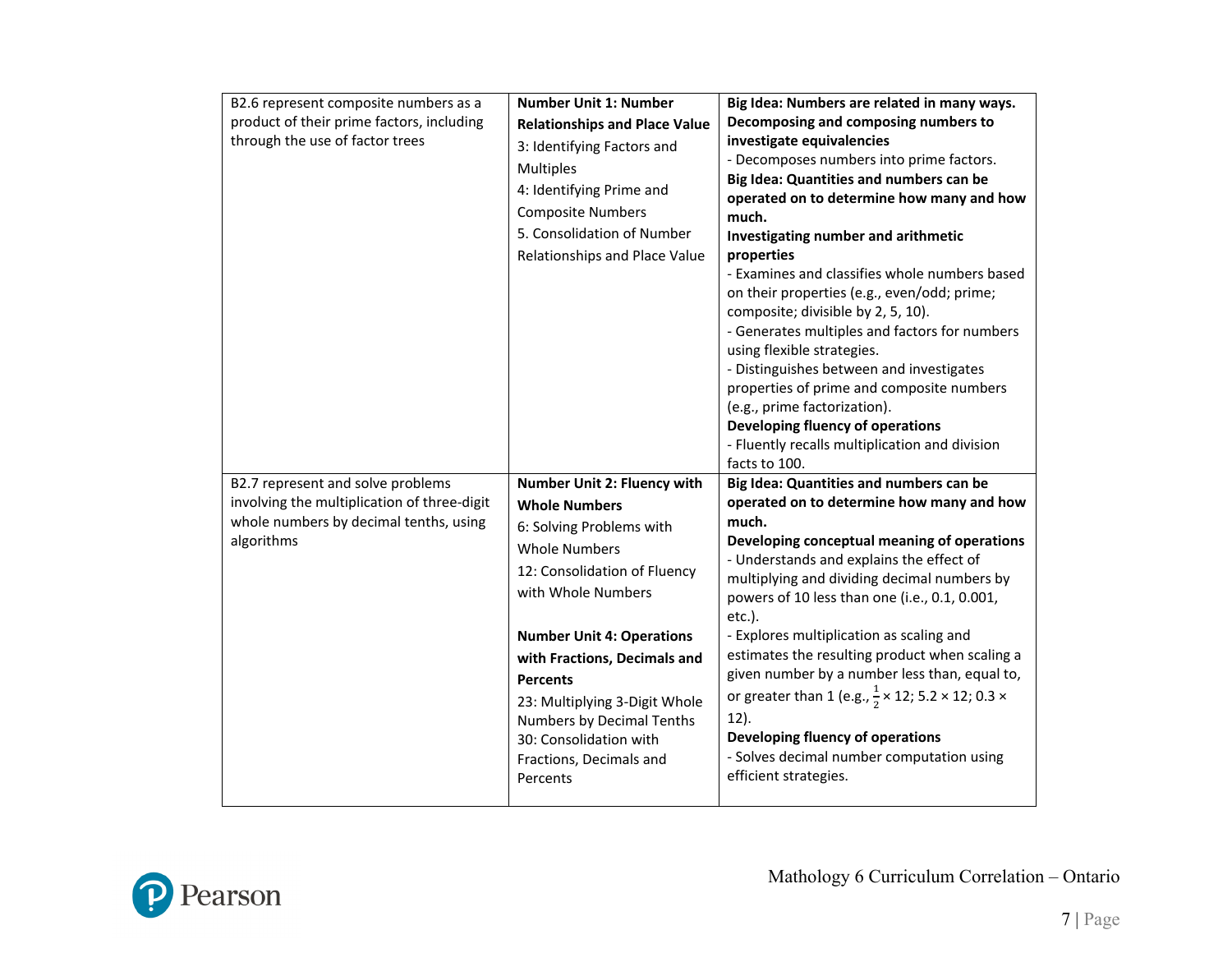| B2.8 represent and solve problems<br>involving the division of three-digit whole<br>numbers by decimal tenths, using<br>appropriate tools, strategies, and<br>algorithms, and expressing remainders as<br>appropriate | Number Unit 2: Fluency with<br><b>Whole Numbers</b><br>6: Solving Problems with<br><b>Whole Numbers</b><br>12: Consolidation of Fluency<br>with Whole Numbers<br><b>Number Unit 4: Operations</b><br>with Fractions, Decimals and<br><b>Percents</b><br>25: Dividing 3-Digit Whole<br>Numbers by Decimal Tenths<br>30. Consolidation of<br>Operations with Fractions,<br><b>Decimals and Percents</b> | Big Idea: Quantities and numbers can be<br>operated on to determine how many and how<br>much.<br>Developing conceptual meaning of operations<br>- Understands and explains the effect of<br>multiplying and dividing decimal numbers by<br>powers of 10 less than one (i.e., 0.1, 0.001,<br>$etc.$ ).<br>Developing fluency of operations<br>- Solves decimal number computation using<br>efficient strategies.                                                                                                                                                                                                                                                                                                                                                                                                                                                                  |
|-----------------------------------------------------------------------------------------------------------------------------------------------------------------------------------------------------------------------|-------------------------------------------------------------------------------------------------------------------------------------------------------------------------------------------------------------------------------------------------------------------------------------------------------------------------------------------------------------------------------------------------------|----------------------------------------------------------------------------------------------------------------------------------------------------------------------------------------------------------------------------------------------------------------------------------------------------------------------------------------------------------------------------------------------------------------------------------------------------------------------------------------------------------------------------------------------------------------------------------------------------------------------------------------------------------------------------------------------------------------------------------------------------------------------------------------------------------------------------------------------------------------------------------|
| B2.9 multiply whole numbers by proper<br>fractions, using appropriate tools and<br>strategies                                                                                                                         | <b>Number Unit 4: Operations</b><br>with Fractions, Decimals and<br><b>Percents</b><br>28: Multiplying and Dividing<br>Whole Numbers by Proper<br>Fractions<br>30. Consolidation of<br>Operations with Fractions,<br><b>Decimals and Percents</b>                                                                                                                                                     | Big Idea: Quantities and numbers can be<br>grouped by or partitioned into equal-sized<br>units.<br>Partitioning quantities to form fractions<br>- Understands the meaning of an $\frac{a}{b}$ fraction as a<br>multiple of the unit fraction $\frac{1}{b}$ (e.g., $\frac{3}{5}$ = 3 $\times \frac{1}{5}$ ).<br>- Understands the fraction $\frac{a}{b}$ as $a \div b$ .<br>- Continues to extend fraction understanding<br>to multiple contexts (e.g., sharing, division,<br>ratios).<br>Big Idea: Quantities and numbers can be<br>operated on to determine how many and how<br>much.<br>Developing conceptual meaning of operations<br>- Explores multiplication as scaling and<br>estimates the resulting product when scaling a<br>given number by a number less than, equal to,<br>or greater than 1 (e.g., $\frac{1}{2} \times 12$ ; 5.2 $\times$ 12; 0.3 $\times$<br>12). |

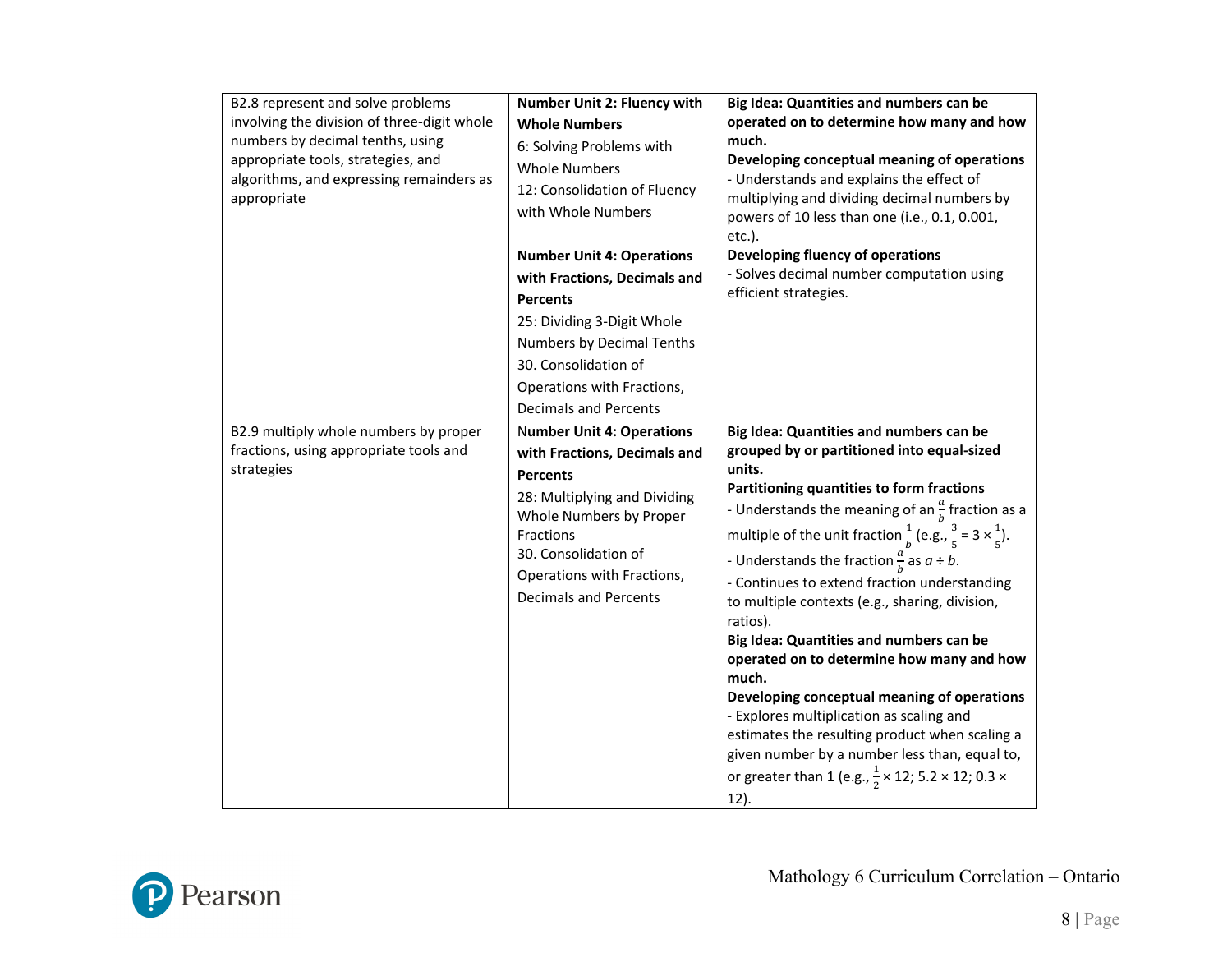| B2.10 divide whole numbers by proper<br>fractions, using appropriate tools and<br>strategies                                                                                 | <b>Number Unit 4: Operations</b><br>with Fractions, Decimals and<br><b>Percents</b><br>28: Multiplying and Dividing<br>Whole Numbers by Proper<br>Fractions<br>30. Consolidation of<br>Operations with Fractions,<br><b>Decimals and Percents</b>                                                                                                         | Big Idea: Quantities and numbers can be<br>grouped by or partitioned into equal-sized<br>units.<br>Partitioning quantities to form fractions<br>- Understands the meaning of an $\frac{a}{b}$ fraction as a<br>multiple of the unit fraction $\frac{1}{b}$ (e.g., $\frac{3}{5}$ = 3 $\times \frac{1}{5}$ ).<br>- Understands the fraction $\frac{a}{b}$ as $a \div b$ .<br>- Continues to extend fraction understanding<br>to multiple contexts (e.g., sharing, division,<br>ratios).                                                                                                                                                                                                                             |
|------------------------------------------------------------------------------------------------------------------------------------------------------------------------------|-----------------------------------------------------------------------------------------------------------------------------------------------------------------------------------------------------------------------------------------------------------------------------------------------------------------------------------------------------------|-------------------------------------------------------------------------------------------------------------------------------------------------------------------------------------------------------------------------------------------------------------------------------------------------------------------------------------------------------------------------------------------------------------------------------------------------------------------------------------------------------------------------------------------------------------------------------------------------------------------------------------------------------------------------------------------------------------------|
| B2.11 represent and solve problems<br>involving the division of decimal numbers<br>up to thousandths by whole numbers up<br>to 10, using appropriate tools and<br>strategies | <b>Number Unit 4: Operations</b><br>with Fractions, Decimals and<br><b>Percents</b><br>24: Dividing Decimals by 1-<br><b>Digit Numbers</b><br>30. Consolidation of<br>Operations with Fractions,<br><b>Decimals and Percents</b>                                                                                                                          | Big Idea: Quantities and numbers can be<br>operated on to determine how many and how<br>much.<br>Developing fluency of operations<br>- Solves decimal number computation using<br>efficient strategies.                                                                                                                                                                                                                                                                                                                                                                                                                                                                                                           |
| B2.12 solve problems involving ratios,<br>including percents and rates, using<br>appropriate tools and strategies                                                            | Number Unit 2: Fluency with<br><b>Whole Numbers</b><br>10: Unit Rates<br>11: Exploring Ratios<br>12. Consolidation of Fluency<br>with Whole Numbers<br><b>Number Unit 4: Operations</b><br>with Fractions, Decimals and<br><b>Percents</b><br>29: Using Mental Math to<br><b>Calculate Percents</b><br>30. Consolidation of<br>Operations with Fractions, | Big Idea: Numbers are related in many ways.<br>Using ratios, rates, proportions, and percents<br>creates a relationship between quantities<br>- Demonstrates multiplicative reasoning by<br>applying unit rates in whole number contexts<br>(e.g., If she earns \$12 per hour, how much will<br>she earn for 5 hours of work?).<br>- Understands the concept of ratio as a<br>relationship between two quantities (e.g., 3<br>wins to 2 losses).<br>- Understands and applies the concept of unit<br>rates (e.g., If 3 kg is \$5, how much is 1 kg or<br>how many kg for \$1?).<br>- Understands and applies the concept of<br>percentage as a rate per 100 (e.g., calculating<br>sales tax, tips, or discounts). |

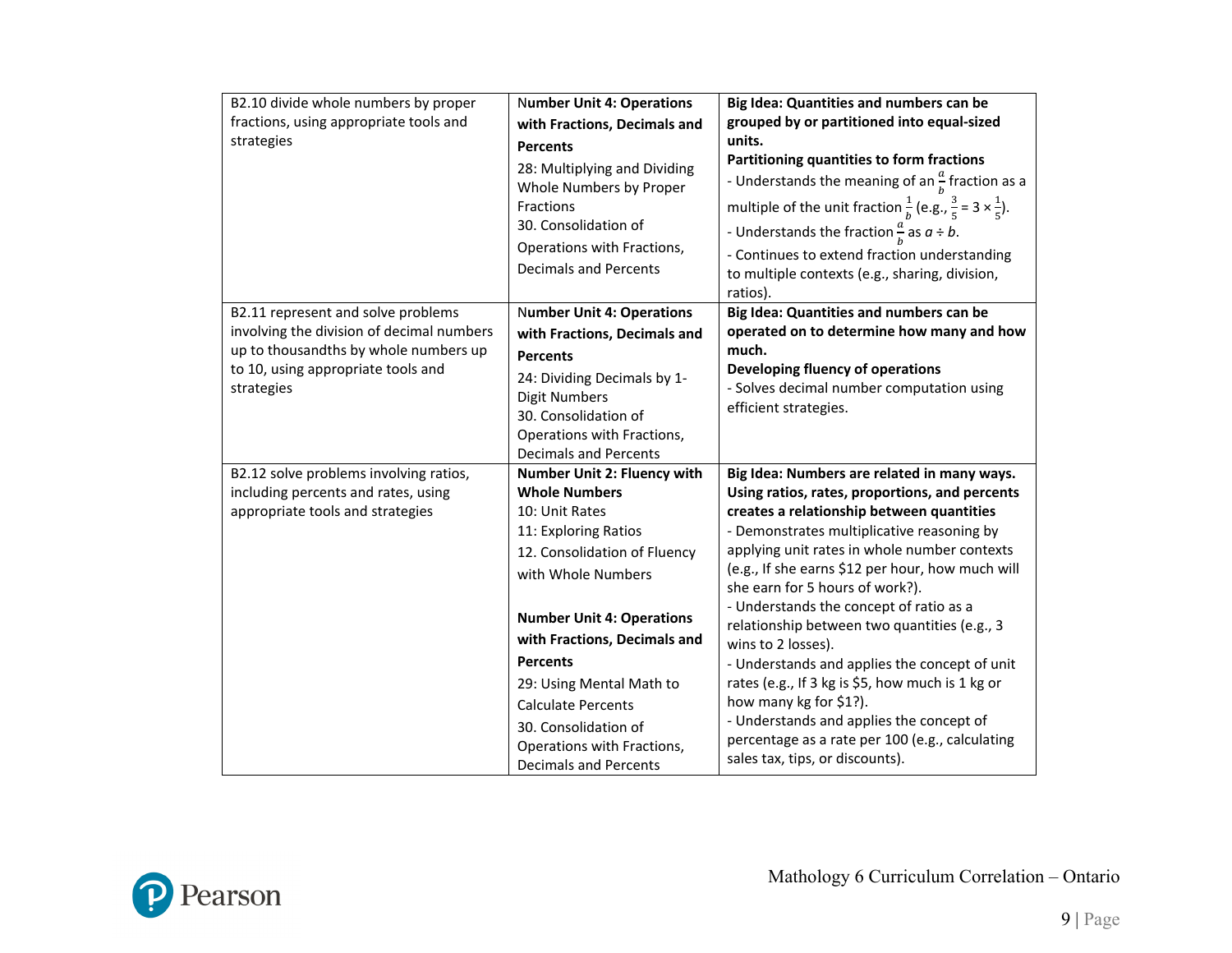| C. Algebra                                                                                                                                                                                                                      |                                                                                                                                                                                                                          |                                                                                                                                                                                                                                                                                                                                                                                                                                                                                                                                                                                                                                                                                                                                                                                                                                                                                                                                                              |
|---------------------------------------------------------------------------------------------------------------------------------------------------------------------------------------------------------------------------------|--------------------------------------------------------------------------------------------------------------------------------------------------------------------------------------------------------------------------|--------------------------------------------------------------------------------------------------------------------------------------------------------------------------------------------------------------------------------------------------------------------------------------------------------------------------------------------------------------------------------------------------------------------------------------------------------------------------------------------------------------------------------------------------------------------------------------------------------------------------------------------------------------------------------------------------------------------------------------------------------------------------------------------------------------------------------------------------------------------------------------------------------------------------------------------------------------|
| <b>C.1 Patterns and Relationships</b>                                                                                                                                                                                           |                                                                                                                                                                                                                          |                                                                                                                                                                                                                                                                                                                                                                                                                                                                                                                                                                                                                                                                                                                                                                                                                                                                                                                                                              |
| identify, describe, extend, create, and make predictions about a variety of patterns, including those found in real-life contexts                                                                                               |                                                                                                                                                                                                                          |                                                                                                                                                                                                                                                                                                                                                                                                                                                                                                                                                                                                                                                                                                                                                                                                                                                                                                                                                              |
| <b>Patterns</b>                                                                                                                                                                                                                 |                                                                                                                                                                                                                          |                                                                                                                                                                                                                                                                                                                                                                                                                                                                                                                                                                                                                                                                                                                                                                                                                                                                                                                                                              |
| C1.1 identify and describe repeating,<br>growing, and shrinking patterns, including<br>patterns found in real-life contexts, and<br>specify which growing patterns are linear                                                   | <b>Patterning Unit 1: Patterning</b><br>1: Investigating Patterns and<br>Relationships in Tables and<br>Graphs<br>2: Solving Problems<br>3: Representing Patterns in<br>Different Ways<br>4. Consolidation of Patterning | <b>Big Idea: Regularity and repetition form</b><br>patterns that can be generalized and<br>predicted mathematically.<br>Representing patterns, relations, and<br>functions<br>- Represents a numeric or shape pattern using<br>a table of values by pairing the term value with<br>a term number.<br>- Represents a mathematical context or<br>problem with expressions and equations using<br>variables to represent unknowns.<br>Generalizing and analyzing patterns, relations,<br>and functions<br>- Explains the rule for numeric patterns<br>including the starting point and change (e.g.,<br>given: 16, 22, 28, 34,  Start at 16 and add 6<br>each time).<br>- Describes numeric and shape patterns using<br>words and numbers.<br>- Predicts the value of a given element in a<br>numeric or shape pattern using pattern rules.<br>- Describes the relationship between two<br>numeric patterns (e.g., for every 4 steps, she<br>travels 3 metres). |
| C1.2 create and translate repeating,<br>growing, and shrinking patterns using<br>various representations, including tables<br>of values and graphs, and, for linear<br>growing patterns, algebraic expressions<br>and equations | <b>Patterning Unit 1: Patterning</b><br>1: Investigating Patterns and<br>Relationships in Tables and<br>Graphs<br>2: Solving Problems<br>3: Representing Patterns in<br>Different Ways<br>4. Consolidation of Patterning | Big Idea: Regularity and repetition form<br>patterns that can be generalized and<br>predicted mathematically.<br>Representing patterns, relations, and<br>functions<br>-Represents a numeric or shape pattern using a<br>table of values by pairing the term value with a<br>term number.<br>- Represents a mathematical context or<br>problem with expressions and equations using<br>variables to represent unknowns.                                                                                                                                                                                                                                                                                                                                                                                                                                                                                                                                      |



 $\overline{\phantom{a}}$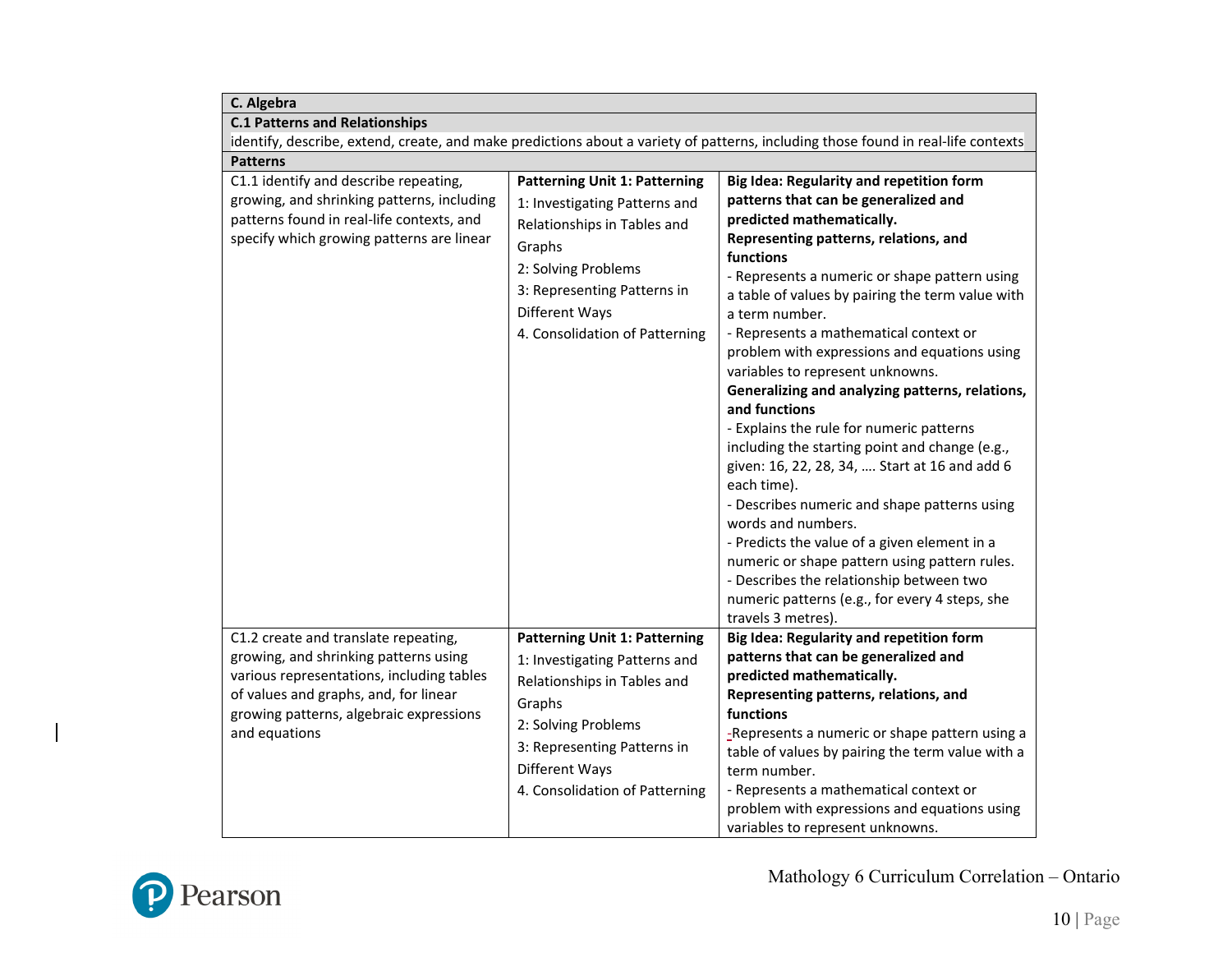| <b>Patterning Unit 2: Variables</b> | Generalizing and analyzing patterns, relations,                      |
|-------------------------------------|----------------------------------------------------------------------|
| and Equations                       | and functions                                                        |
| 5: Investigating Algebraic          | - Explains the rule for numeric patterns                             |
| Expressions                         | including the starting point and change (e.g.,                       |
| 7: Representing                     | given: 16, 22, 28, 34,  Start at 16 and add 6                        |
| <b>Generalizations in Patterns</b>  | each time).                                                          |
|                                     | - Describes numeric and shape patterns using                         |
| 10. Consolidation of Variables      | words and numbers.                                                   |
| and Equations                       | - Predicts the value of a given element in a                         |
|                                     | numeric or shape pattern using pattern rules.                        |
|                                     | - Describes the relationship between two                             |
|                                     | numeric patterns (e.g., for every 4 steps, she<br>travels 3 metres). |
|                                     | Big Idea: Patterns and relations can be                              |
|                                     | represented with symbols, equations, and                             |
|                                     | expressions.                                                         |
|                                     | Using variables, algebraic expressions, and                          |
|                                     | equations to represent mathematical                                  |
|                                     | relations                                                            |
|                                     | - Interprets and writes algebraic expressions                        |
|                                     | (e.g., 2n means two times a number;                                  |
|                                     | subtracting a number from 7 can be written as                        |
|                                     | $7 - n$ ).                                                           |
|                                     | - Understands a variable as a changing quantity                      |
|                                     | (e.g., 5s, where s can be any value).                                |
|                                     | - Writes two-variable equations to describe a                        |
|                                     | relationship (e.g., $5s = t$ ).                                      |
|                                     | - Uses expressions and equations with                                |
|                                     | variables to represent generalized relations                         |
|                                     | and algorithms (e.g., $P = 2l + 2w$ ).                               |

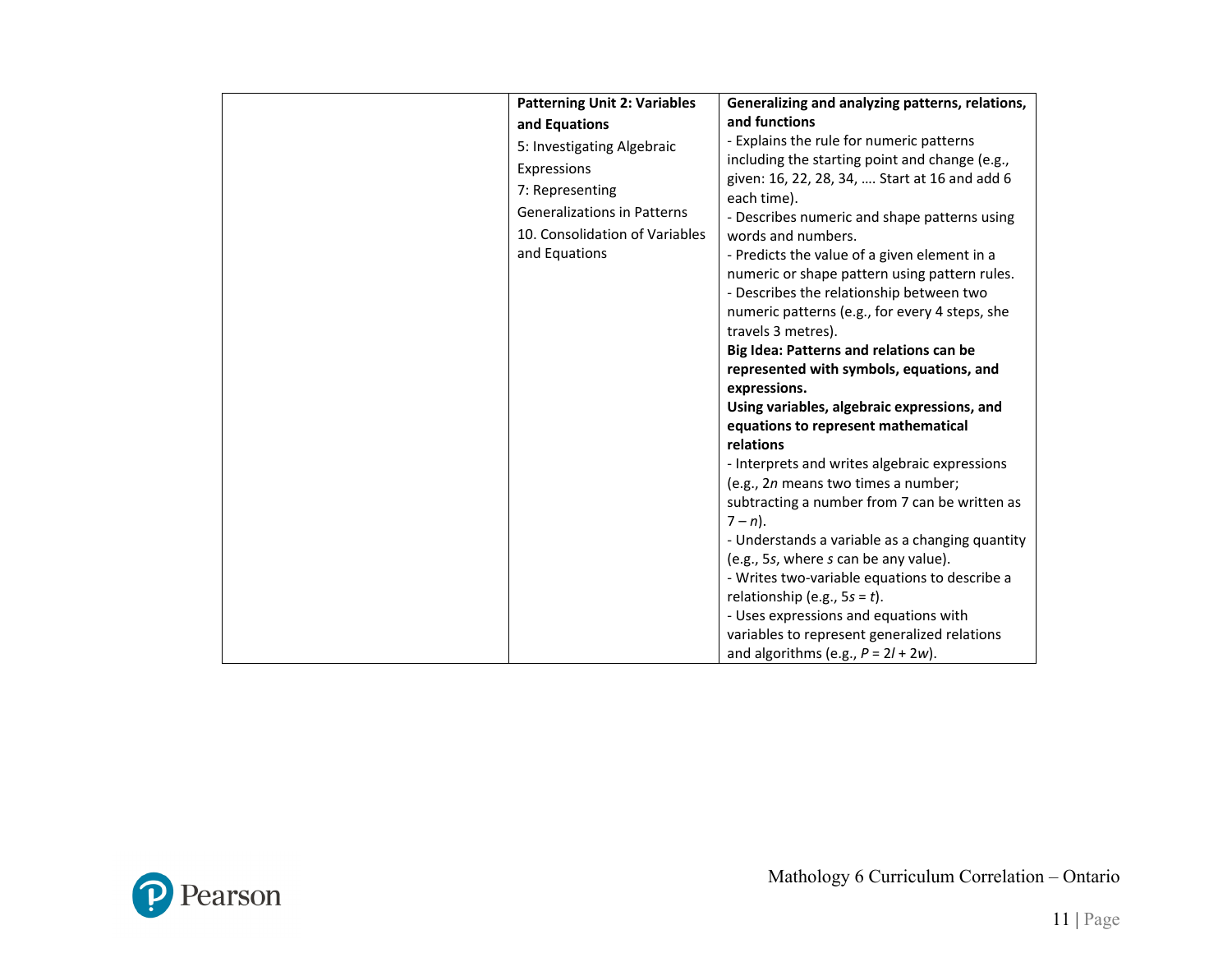| C1.3 determine pattern rules and use       | <b>Patterning Unit 1: Patterning</b> | Big Idea: Regularity and repetition form                                                                                                                                                                 |
|--------------------------------------------|--------------------------------------|----------------------------------------------------------------------------------------------------------------------------------------------------------------------------------------------------------|
| them to extend patterns, make and justify  | 1: Investigating Patterns and        | patterns that can be generalized and                                                                                                                                                                     |
| predictions, and identify missing elements | Relationships in Tables and          | predicted mathematically.                                                                                                                                                                                |
| in repeating, growing, and shrinking       | Graphs                               | Representing patterns, relations, and                                                                                                                                                                    |
| patterns, and use algebraic                |                                      | functions                                                                                                                                                                                                |
| representations of the pattern rules to    | 2: Solving Problems                  | - Represents a numeric or shape pattern using                                                                                                                                                            |
| solve for unknown values in linear         | 3: Representing Patterns in          | a table of values by pairing the term value with                                                                                                                                                         |
| growing patterns                           | Different Ways                       | a term number.                                                                                                                                                                                           |
|                                            | 4. Consolidation of Patterning       | - Represents a mathematical context or                                                                                                                                                                   |
|                                            |                                      | problem with expressions and equations using                                                                                                                                                             |
|                                            | <b>Patterning Unit 2: Variables</b>  | variables to represent unknowns.                                                                                                                                                                         |
|                                            | and Equations                        | Generalizing and analyzing patterns, relations,                                                                                                                                                          |
|                                            | 5: Investigating Algebraic           | and functions                                                                                                                                                                                            |
|                                            |                                      | - Explains the rule for numeric patterns                                                                                                                                                                 |
|                                            | Expressions                          | including the starting point and change (e.g.,                                                                                                                                                           |
|                                            | 7: Representing                      | given: 16, 22, 28, 34,  Start at 16 and add 6                                                                                                                                                            |
|                                            | <b>Generalizations in Patterns</b>   | each time).                                                                                                                                                                                              |
|                                            | 10. Consolidation of Variables       | - Describes numeric and shape patterns using                                                                                                                                                             |
|                                            | and Equations                        | words and numbers.                                                                                                                                                                                       |
|                                            |                                      | - Predicts the value of a given element in a                                                                                                                                                             |
|                                            |                                      | numeric or shape pattern using pattern rules.                                                                                                                                                            |
|                                            |                                      | - Describes the relationship between two                                                                                                                                                                 |
|                                            |                                      | numeric patterns (e.g., for every 4 steps, she                                                                                                                                                           |
|                                            |                                      | travels 3 metres).                                                                                                                                                                                       |
|                                            |                                      | Big Idea: Patterns and relations can be                                                                                                                                                                  |
|                                            |                                      | represented with symbols, equations, and                                                                                                                                                                 |
|                                            |                                      | expressions.                                                                                                                                                                                             |
|                                            |                                      | Using variables, algebraic expressions, and                                                                                                                                                              |
|                                            |                                      | equations to represent mathematical<br>relations                                                                                                                                                         |
|                                            |                                      |                                                                                                                                                                                                          |
|                                            |                                      | - Interprets and writes algebraic expressions                                                                                                                                                            |
|                                            |                                      | (e.g., 2n means two times a number;                                                                                                                                                                      |
|                                            |                                      |                                                                                                                                                                                                          |
|                                            |                                      |                                                                                                                                                                                                          |
|                                            |                                      |                                                                                                                                                                                                          |
|                                            |                                      |                                                                                                                                                                                                          |
|                                            |                                      |                                                                                                                                                                                                          |
|                                            |                                      | subtracting a number from 7 can be written as<br>$7 - n$ ).<br>- Understands a variable as a changing quantity<br>(e.g., 5s, where s can be any value).<br>- Writes two-variable equations to describe a |

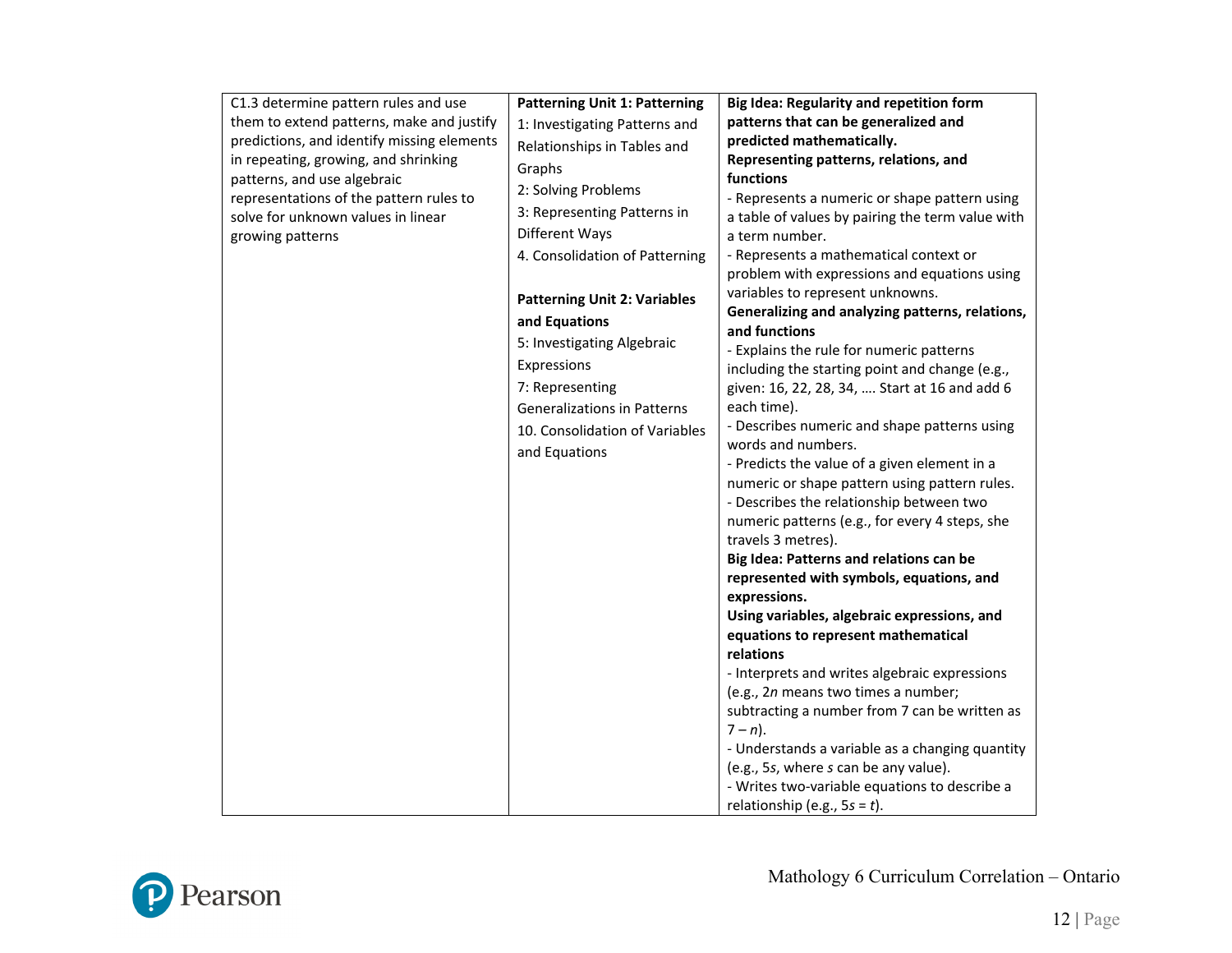|                                         |                                      | - Uses expressions and equations with                                                                                         |
|-----------------------------------------|--------------------------------------|-------------------------------------------------------------------------------------------------------------------------------|
|                                         |                                      | variables to represent generalized relations                                                                                  |
|                                         |                                      | and algorithms (e.g., $P = 2l + 2w$ ).                                                                                        |
| C1.4 create and describe patterns to    | <b>Patterning Unit 1: Patterning</b> | Big Idea: Regularity and repetition form                                                                                      |
| illustrate relationships among whole    | 2: Solving Problems                  | patterns that can be generalized and                                                                                          |
| numbers and decimal numbers             | 4. Consolidation of Patterning       | predicted mathematically.                                                                                                     |
|                                         |                                      | Representing patterns, relations, and                                                                                         |
|                                         |                                      | functions                                                                                                                     |
|                                         |                                      | - Represents a numeric or shape pattern using                                                                                 |
|                                         |                                      | a table of values by pairing the term value with                                                                              |
|                                         |                                      | a term number.                                                                                                                |
|                                         |                                      | - Represents a mathematical context or                                                                                        |
|                                         |                                      | problem with expressions and equations using                                                                                  |
|                                         |                                      | variables to represent unknowns.                                                                                              |
|                                         |                                      | Generalizing and analyzing patterns, relations,                                                                               |
|                                         |                                      | and functions                                                                                                                 |
|                                         |                                      | - Explains the rule for numeric patterns                                                                                      |
|                                         |                                      | including the starting point and change (e.g.,                                                                                |
|                                         |                                      | given: 16, 22, 28, 34,  Start at 16 and add 6                                                                                 |
|                                         |                                      | each time).                                                                                                                   |
|                                         |                                      | - Describes numeric and shape patterns using                                                                                  |
|                                         |                                      | words and numbers.                                                                                                            |
|                                         |                                      | - Predicts the value of a given element in a                                                                                  |
|                                         |                                      | numeric or shape pattern using pattern rules.                                                                                 |
|                                         |                                      | - Describes the relationship between two                                                                                      |
|                                         |                                      | numeric patterns (e.g., for every 4 steps, she                                                                                |
|                                         |                                      | travels 3 metres).                                                                                                            |
| <b>C.2 Equations and Inequalities</b>   |                                      |                                                                                                                               |
|                                         |                                      | demonstrate an understanding of variables, expressions, equalities, and inequalities, and apply this understanding in various |
| contexts                                |                                      |                                                                                                                               |
| <b>Variables and Expressions</b>        |                                      |                                                                                                                               |
| C2.1 add monomials with a degree of 1   | <b>Patterning Unit 2: Variables</b>  | Big Idea: Patterns and relations can be                                                                                       |
| that involve whole numbers, using tools | and Equations                        | represented with symbols, equations, and                                                                                      |
|                                         | 5: Investigating Algebraic           | expressions.                                                                                                                  |
|                                         |                                      | Using variables, algebraic expressions, and                                                                                   |
|                                         | Expressions                          | equations to represent mathematical                                                                                           |
|                                         | 10. Consolidation of Variables       | relations                                                                                                                     |
|                                         | and Equations                        |                                                                                                                               |

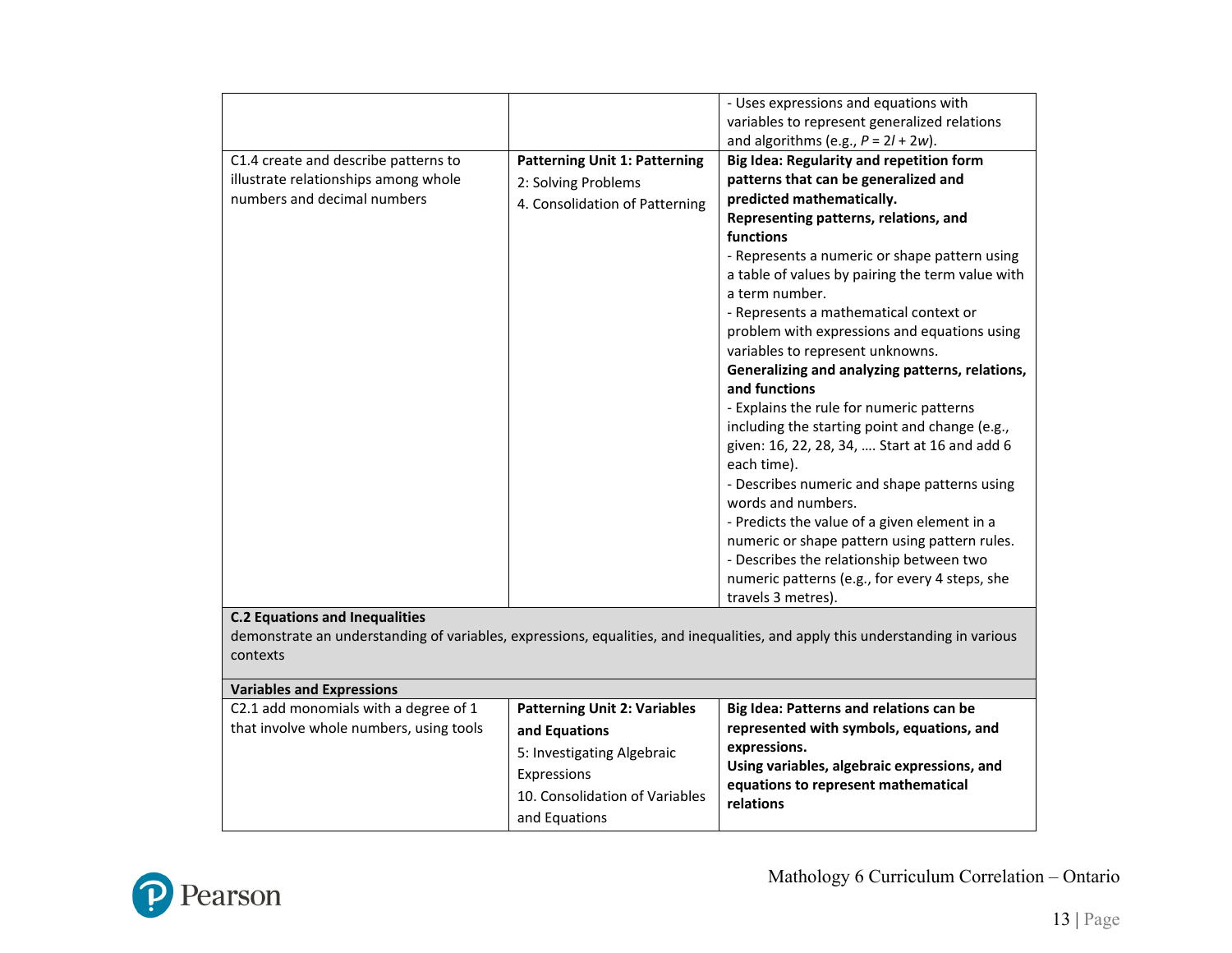|                                            |                                     | - Interprets and writes algebraic expressions<br>(e.g., 2n means two times a number;<br>subtracting a number from 7 can be written as<br>$7 - n$ ).<br>- Understands a variable as a changing quantity<br>(e.g., 5s, where s can be any value).<br>- Writes two-variable equations to describe a<br>relationship (e.g., $5s = t$ ).<br>- Uses expressions and equations with<br>variables to represent generalized relations<br>and algorithms (e.g., $P = 2l + 2w$ ). |
|--------------------------------------------|-------------------------------------|------------------------------------------------------------------------------------------------------------------------------------------------------------------------------------------------------------------------------------------------------------------------------------------------------------------------------------------------------------------------------------------------------------------------------------------------------------------------|
| C2.2 evaluate algebraic expressions that   | <b>Patterning Unit 2: Variables</b> | Big Idea: Assigning a unit to a continuous                                                                                                                                                                                                                                                                                                                                                                                                                             |
| involve whole numbers and decimal          | and Equations                       | attribute allows us to measure and make                                                                                                                                                                                                                                                                                                                                                                                                                                |
| tenths                                     | 5: Investigating Algebraic          | comparisons.<br>Understanding relationships among measured                                                                                                                                                                                                                                                                                                                                                                                                             |
|                                            | Expressions                         | units                                                                                                                                                                                                                                                                                                                                                                                                                                                                  |
|                                            | 10. Consolidation of Variables      | - Develops and generalizes strategies to                                                                                                                                                                                                                                                                                                                                                                                                                               |
|                                            | and Equations                       | compute area and perimeter of rectangles.                                                                                                                                                                                                                                                                                                                                                                                                                              |
|                                            |                                     | - Develops and generalizes strategies to<br>compute area of triangles, quadrilaterals, and                                                                                                                                                                                                                                                                                                                                                                             |
|                                            |                                     | other polygons (e.g., decomposing a                                                                                                                                                                                                                                                                                                                                                                                                                                    |
|                                            |                                     | parallelogram and rearranging to form a                                                                                                                                                                                                                                                                                                                                                                                                                                |
|                                            |                                     | rectangle).                                                                                                                                                                                                                                                                                                                                                                                                                                                            |
| <b>Equalities and Inequalities</b>         |                                     |                                                                                                                                                                                                                                                                                                                                                                                                                                                                        |
| C2.3 solve equations that involve multiple | <b>Patterning Unit 2: Variables</b> | Big Idea: Patterns and relations can be                                                                                                                                                                                                                                                                                                                                                                                                                                |
| terms and whole numbers in various         | and Equations                       | represented with symbols, equations, and                                                                                                                                                                                                                                                                                                                                                                                                                               |
| contexts, and verify solutions             | 6: Investigating Equality in        | expressions.                                                                                                                                                                                                                                                                                                                                                                                                                                                           |
|                                            | Equations                           | Understanding equality and inequality,<br>building on generalized properties of numbers                                                                                                                                                                                                                                                                                                                                                                                |
|                                            | 7: Representing                     | and operations                                                                                                                                                                                                                                                                                                                                                                                                                                                         |
|                                            | <b>Generalizations in Patterns</b>  | - Determines an unknown number in simple                                                                                                                                                                                                                                                                                                                                                                                                                               |
|                                            | 8: Solving Equations                | one-step equations using different strategies                                                                                                                                                                                                                                                                                                                                                                                                                          |
|                                            | 10. Consolidation of Variables      | $(e.g., n \times 3 = 12; 13 - \square = 8).$                                                                                                                                                                                                                                                                                                                                                                                                                           |
|                                            | and Equations                       | - Investigates and models the meaning of<br>preservation of equality of single variable                                                                                                                                                                                                                                                                                                                                                                                |
|                                            |                                     | equations (e.g., $3x = 12$ ).                                                                                                                                                                                                                                                                                                                                                                                                                                          |

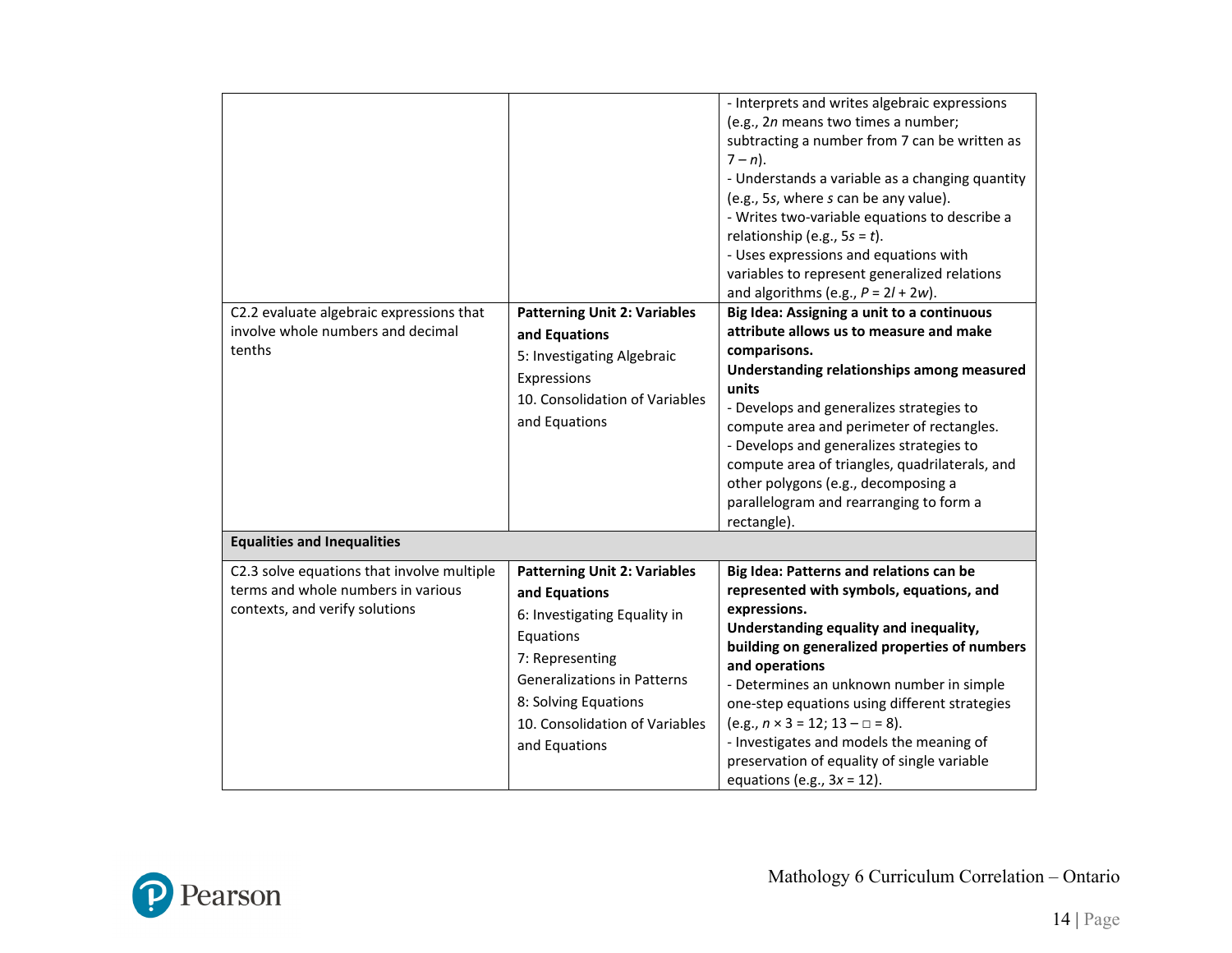| C2.4 solve inequalities that involve two<br>operations and whole numbers up to 100,<br>and verify and graph the solutions                                                                                                        | <b>Patterning Unit 2: Variables</b><br>and Equations<br>9: Solving and Graphing<br>Inequalities                                                  |                                                                                                                                                                                                                                                                                                                                                                                                                                                                                                                                                                                                                                                                                                                                                                                                                                                                                                                                                                                                                                                                                                                                                                            |
|----------------------------------------------------------------------------------------------------------------------------------------------------------------------------------------------------------------------------------|--------------------------------------------------------------------------------------------------------------------------------------------------|----------------------------------------------------------------------------------------------------------------------------------------------------------------------------------------------------------------------------------------------------------------------------------------------------------------------------------------------------------------------------------------------------------------------------------------------------------------------------------------------------------------------------------------------------------------------------------------------------------------------------------------------------------------------------------------------------------------------------------------------------------------------------------------------------------------------------------------------------------------------------------------------------------------------------------------------------------------------------------------------------------------------------------------------------------------------------------------------------------------------------------------------------------------------------|
|                                                                                                                                                                                                                                  | 10: Consolidation of Variables<br>and Equations                                                                                                  |                                                                                                                                                                                                                                                                                                                                                                                                                                                                                                                                                                                                                                                                                                                                                                                                                                                                                                                                                                                                                                                                                                                                                                            |
| C3. Coding<br>solve problems and create computational representations of mathematical situations using coding concepts and skills                                                                                                |                                                                                                                                                  |                                                                                                                                                                                                                                                                                                                                                                                                                                                                                                                                                                                                                                                                                                                                                                                                                                                                                                                                                                                                                                                                                                                                                                            |
| <b>Coding Skills</b>                                                                                                                                                                                                             |                                                                                                                                                  |                                                                                                                                                                                                                                                                                                                                                                                                                                                                                                                                                                                                                                                                                                                                                                                                                                                                                                                                                                                                                                                                                                                                                                            |
| C3.1 solve problems and create<br>computational representations of<br>mathematical situations by writing and<br>executing efficient code, including code<br>that involves conditional statements and<br>other control structures | <b>Patterning Unit 3: Coding</b><br>11: Altering Code for a Game<br>12: Making Shapes<br>13: Classifying Polygons<br>14: Consolidation of Coding | Big Idea: Assigning a unit to a continuous<br>attribute allows us to measure and make<br>comparisons.<br>Selecting and using units to estimate,<br>measure, construct, and make comparisons<br>- Measures, constructs, and estimates angles<br>using degrees.<br>Big Idea: 2-D shapes and 3-D solids can be<br>analyzed and classified in different ways by<br>their attributes.<br>Investigating geometric attributes and<br>properties of 2-D shapes and 3-D solids<br>- Sorts, describes, constructs, and classifies<br>polygons based on side attributes (e.g.,<br>parallel, perpendicular, regular/irregular).<br>- Understands angle as a geometric figure<br>formed from two rays or line segments sharing<br>a common endpoint.<br>Big Idea: Objects can be located in space and<br>viewed from multiple perspectives.<br>Locating and mapping objects in space<br>- Develops understanding of a Cartesian plane<br>as a coordinate system using perpendicular<br>axes.<br>- Plots and locates points on a Cartesian plane,<br>and relates the location to the two axes.<br>(Limited to the first quadrant.)<br><b>Big Idea: Formulating questions, collecting</b> |

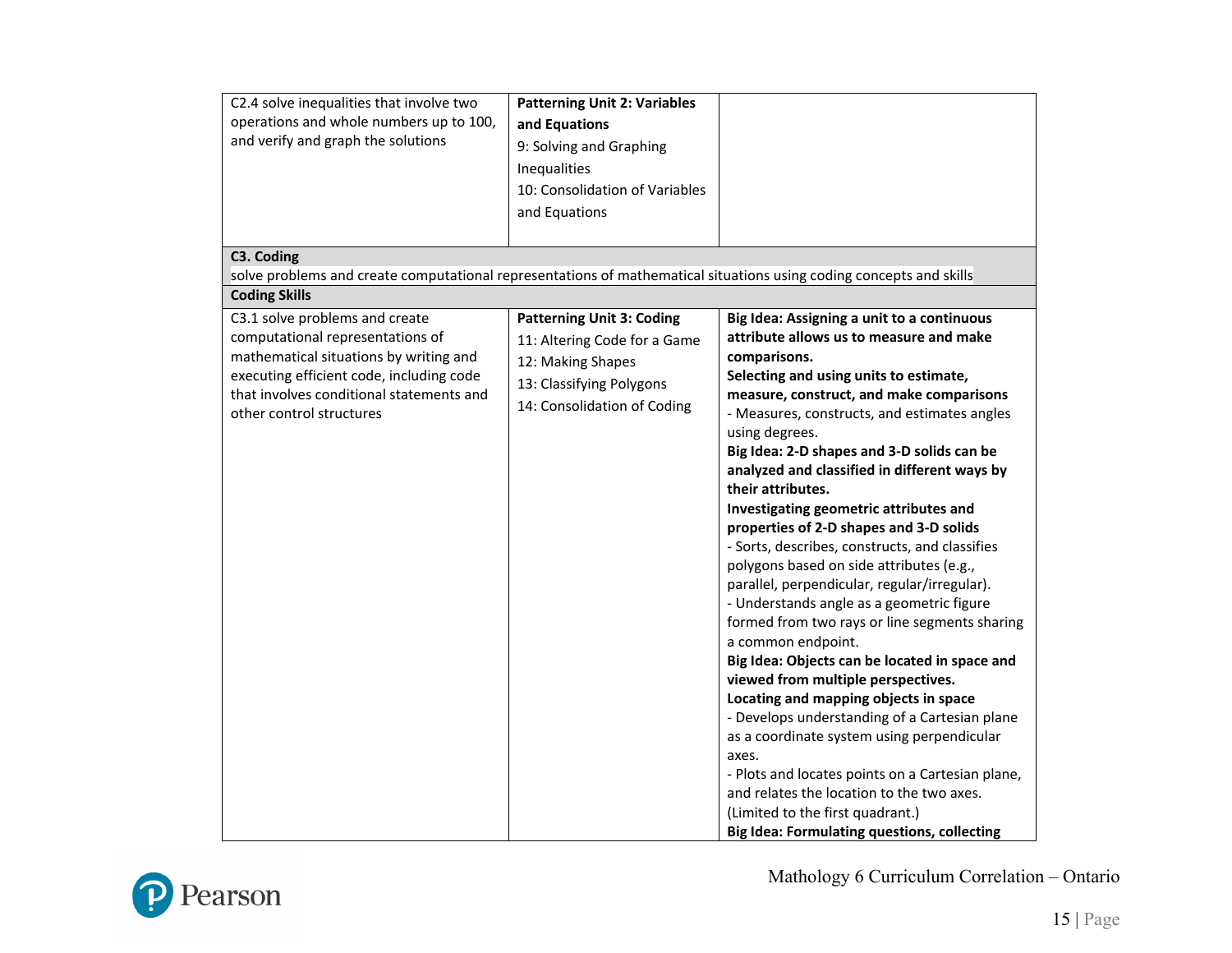|                                                                                                                                                                                                                             |                                                                                                                                                  | data, and consolidating data in visual and<br>graphical displays help us understand, predict,<br>and interpret situations that involve<br>uncertainty, variability, and randomness<br>Using the language and tools of chance to<br>describe and predict events<br>- Investigates and calculates the experimental<br>probability of simple events (i.e., relative<br>frequency) of simple events (e.g., 3 heads in 5<br>coin tosses is $\frac{3}{7}$ ).                                                                                                                                                                                                                                                                                                                                                                                                                                                                                                                                                                                                                                                                                                                                                                   |
|-----------------------------------------------------------------------------------------------------------------------------------------------------------------------------------------------------------------------------|--------------------------------------------------------------------------------------------------------------------------------------------------|--------------------------------------------------------------------------------------------------------------------------------------------------------------------------------------------------------------------------------------------------------------------------------------------------------------------------------------------------------------------------------------------------------------------------------------------------------------------------------------------------------------------------------------------------------------------------------------------------------------------------------------------------------------------------------------------------------------------------------------------------------------------------------------------------------------------------------------------------------------------------------------------------------------------------------------------------------------------------------------------------------------------------------------------------------------------------------------------------------------------------------------------------------------------------------------------------------------------------|
| C3.2 read and alter existing code,<br>including code that involves conditional<br>statements and other control structures,<br>and describe how changes to the code<br>affect the outcomes and the efficiency of<br>the code | <b>Patterning Unit 3: Coding</b><br>11: Altering Code for a Game<br>12: Making Shapes<br>13: Classifying Polygons<br>14: Consolidation of Coding | Big Idea: Assigning a unit to a continuous<br>attribute allows us to measure and make<br>comparisons.<br>Selecting and using units to estimate,<br>measure, construct, and make comparisons<br>- Measures, constructs, and estimates angles<br>using degrees.<br>Big Idea: 2-D shapes and 3-D solids can be<br>analyzed and classified in different ways by<br>their attributes.<br>Investigating geometric attributes and<br>properties of 2-D shapes and 3-D solids<br>- Sorts, describes, constructs, and classifies<br>polygons based on side attributes (e.g.,<br>parallel, perpendicular, regular/irregular).<br>- Understands angle as a geometric figure<br>formed from two rays or line segments sharing<br>a common endpoint.<br>Big Idea: Objects can be located in space and<br>viewed from multiple perspectives.<br>Locating and mapping objects in space<br>- Develops understanding of a Cartesian plane<br>as a coordinate system using perpendicular<br>axes.<br>- Plots and locates points on a Cartesian plane,<br>and relates the location to the two axes.<br>(Limited to the first quadrant.)<br><b>Big Idea: Formulating questions, collecting</b><br>data, and consolidating data in visual and |

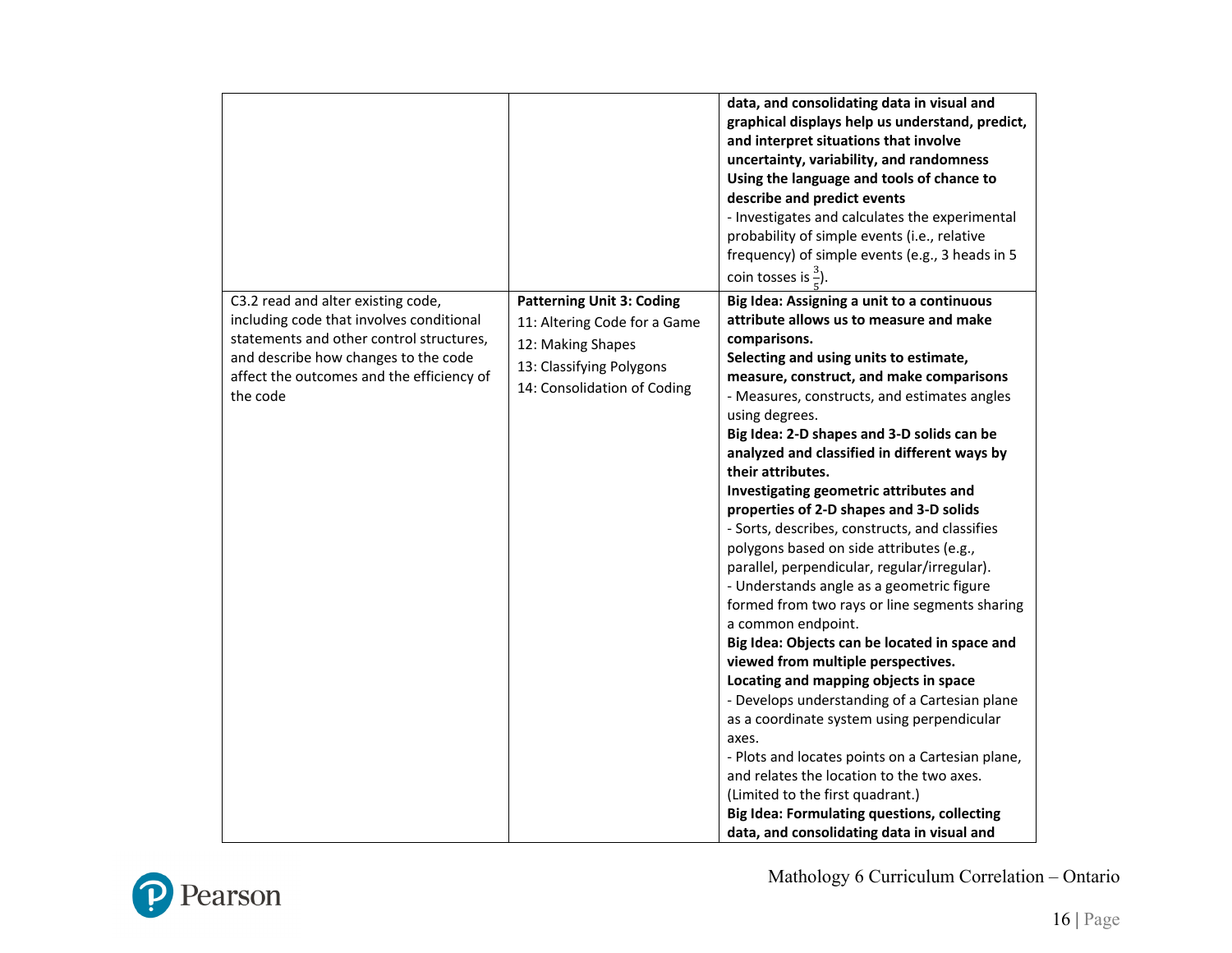|                                                                                                                                       |                                | graphical displays help us understand, predict,<br>and interpret situations that involve<br>uncertainty, variability, and randomness |
|---------------------------------------------------------------------------------------------------------------------------------------|--------------------------------|--------------------------------------------------------------------------------------------------------------------------------------|
|                                                                                                                                       |                                | Using the language and tools of chance to                                                                                            |
|                                                                                                                                       |                                | describe and predict events                                                                                                          |
|                                                                                                                                       |                                | - Investigates and calculates the experimental                                                                                       |
|                                                                                                                                       |                                | probability of simple events (i.e., relative                                                                                         |
|                                                                                                                                       |                                | frequency) of simple events (e.g., 3 heads in 5                                                                                      |
|                                                                                                                                       |                                | coin tosses is $\frac{3}{7}$ ).                                                                                                      |
| <b>C4. Mathematical Modelling</b>                                                                                                     |                                |                                                                                                                                      |
| Apply the process of mathematical modelling to represent, analyse, make predictions, and provide insight into real-life<br>situations |                                |                                                                                                                                      |
|                                                                                                                                       | <b>Number</b>                  |                                                                                                                                      |
| This overall expectation has no specific                                                                                              | 4: Identifying Prime and       |                                                                                                                                      |
| expectations. Mathematical modelling is                                                                                               | <b>Composite Numbers</b>       |                                                                                                                                      |
| an iterative and interconnected process<br>that is applied to various contexts,                                                       | 6: Solve Problems with Whole   |                                                                                                                                      |
| allowing students to bring in learning from                                                                                           | <b>Numbers</b>                 |                                                                                                                                      |
| other strands. Students' demonstration of                                                                                             | 14: Comparing and Ordering     |                                                                                                                                      |
| the process of mathematical modelling, as                                                                                             | Fractions                      |                                                                                                                                      |
| they apply concepts and skills learned in                                                                                             | 22: Multiplying Decimals by 1- |                                                                                                                                      |
| other strands, is assessed and evaluated.                                                                                             | <b>Digit Numbers</b>           |                                                                                                                                      |
|                                                                                                                                       | 33: Planning for Financial     |                                                                                                                                      |
|                                                                                                                                       | Goals                          |                                                                                                                                      |
|                                                                                                                                       | <b>Patterning</b>              |                                                                                                                                      |
|                                                                                                                                       | 8: Solving Equations           |                                                                                                                                      |
|                                                                                                                                       | <b>Measurement</b>             |                                                                                                                                      |
|                                                                                                                                       | 2: Determining Area            |                                                                                                                                      |
|                                                                                                                                       |                                |                                                                                                                                      |
|                                                                                                                                       | <b>Data Management</b>         |                                                                                                                                      |
|                                                                                                                                       | 2: Exploring Histograms        |                                                                                                                                      |
|                                                                                                                                       | 8: Identifying Possible        |                                                                                                                                      |
|                                                                                                                                       | Outcomes                       |                                                                                                                                      |

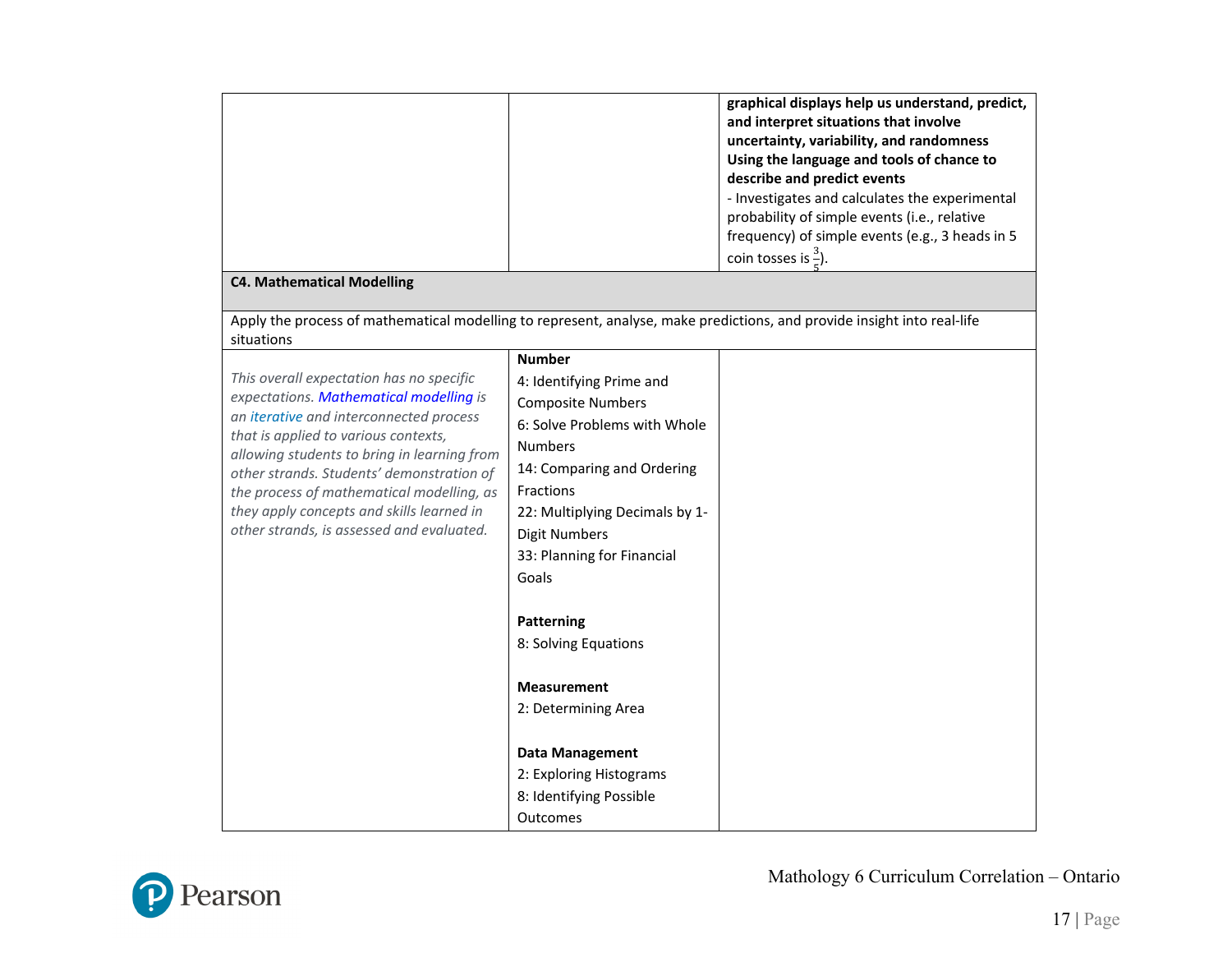| D. Data                                                                                                                |                                |                                                    |
|------------------------------------------------------------------------------------------------------------------------|--------------------------------|----------------------------------------------------|
| <b>D.1 Data Literacy</b>                                                                                               |                                |                                                    |
| manage, analyse, and use data to make convincing arguments and informed decisions, in various contexts drawn from real |                                |                                                    |
| life                                                                                                                   |                                |                                                    |
| <b>Data Collection and Organization</b>                                                                                |                                |                                                    |
| D1.1 describe the difference                                                                                           | <b>Data Management Unit 1:</b> | <b>Big Idea: Formulating questions, collecting</b> |
| between discrete and continuous data,                                                                                  | <b>Data Management</b>         | data, and consolidating data in visual and         |
| and provide examples of each                                                                                           | 1: Exploring Line Graphs       | graphical displays help us understand, predict,    |
|                                                                                                                        | 2: Exploring Histograms        | and interpret situations that involve              |
|                                                                                                                        | 6. Consolidation of Data       | uncertainty, variability, and randomness.          |
|                                                                                                                        | Management                     | Collecting data and organizing it into             |
|                                                                                                                        |                                | categories                                         |
|                                                                                                                        |                                | - Distinguishes between discrete (e.g., votes)     |
|                                                                                                                        |                                | and continuous (e.g., height) data.                |
|                                                                                                                        |                                | Creating graphical displays of collected data      |
|                                                                                                                        |                                | - Creates charts and graphs with appropriate       |
|                                                                                                                        |                                | titles and labels to represent data collected      |
|                                                                                                                        |                                | (e.g., bar graph, line plot, pictograph, stem-     |
|                                                                                                                        |                                | and-leaf plot).                                    |
|                                                                                                                        |                                | - Represents data graphically using many-to-       |
|                                                                                                                        |                                | one correspondence with appropriate scales         |
|                                                                                                                        |                                | and intervals (e.g., each symbol on pictograph     |
|                                                                                                                        |                                | represents 10 people).                             |
|                                                                                                                        |                                | - Chooses and justifies appropriate visual         |
|                                                                                                                        |                                | representations for displaying discrete (e.g.,     |
|                                                                                                                        |                                | bar graph) and continuous (e.g., line graph)       |
|                                                                                                                        |                                | data.                                              |
| D1.2 collect qualitative data and discrete                                                                             | Data Management Unit 1:        | <b>Big Idea: Formulating questions, collecting</b> |
| and continuous quantitative data to                                                                                    | <b>Data Management</b>         | data, and consolidating data in visual and         |
| answer questions of interest about                                                                                     | 2: Exploring Histograms        | graphical displays help us understand, predict,    |
| a population, and organize the sets of                                                                                 | 3: Collecting and Organizing   | and interpret situations that involve              |
| data as appropriate, including                                                                                         | Data                           | uncertainty, variability, and randomness.          |
| using intervals                                                                                                        | 6. Consolidation of Data       | Collecting data and organizing it into             |
|                                                                                                                        | Management                     | categories                                         |
|                                                                                                                        |                                | - Constructs data organizers to support data       |
|                                                                                                                        |                                | collection (e.g., creates tally chart or line plot |
|                                                                                                                        |                                | on a grid to collect survey data).                 |
|                                                                                                                        |                                | - Differentiates between primary (i.e., first-     |
|                                                                                                                        |                                | hand) and secondary (i.e., second-hand) data.      |

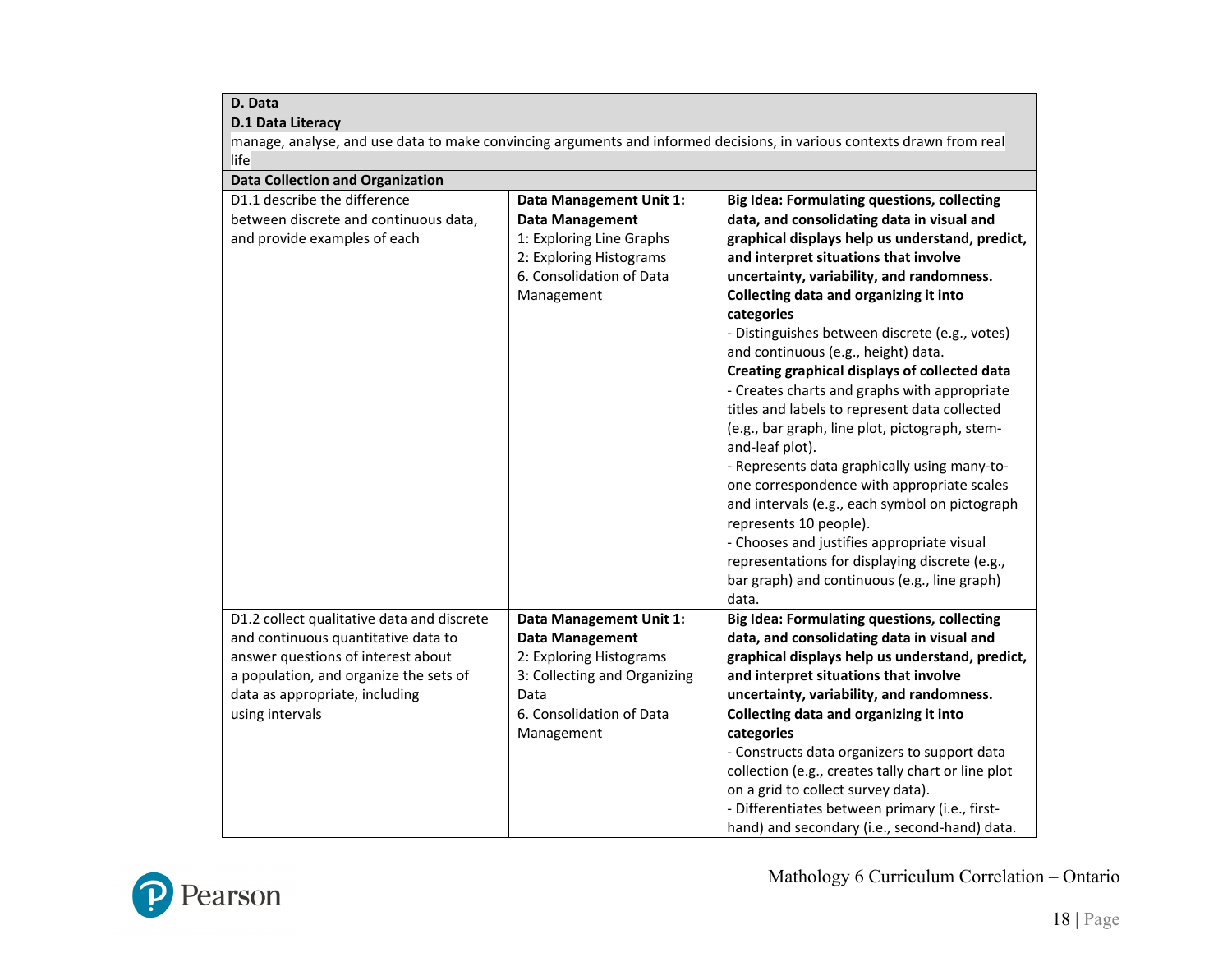|                                              |                              | - Selects and justifies an appropriate method of      |
|----------------------------------------------|------------------------------|-------------------------------------------------------|
|                                              |                              | data collection (e.g., experiment, observation,       |
|                                              |                              | survey) based on question posed.                      |
|                                              |                              | Creating graphical displays of collected data         |
|                                              |                              | - Represents data graphically using many-to-          |
|                                              |                              | one correspondence with appropriate scales            |
|                                              |                              | and intervals (e.g., each symbol on pictograph        |
|                                              |                              | represents 10 people).                                |
|                                              |                              | - Chooses and justifies appropriate visual            |
|                                              |                              | representations for displaying discrete (e.g.,        |
|                                              |                              | bar graph) and continuous (e.g., line graph)          |
|                                              |                              | data.                                                 |
|                                              |                              | Drawing conclusions by making inferences              |
|                                              |                              | and justifying decisions based on data                |
|                                              |                              | collected                                             |
|                                              |                              | - Draws conclusions on based data presented.          |
|                                              |                              | - Interprets the results of data presented            |
|                                              |                              | graphically from primary (e.g., class survey)         |
|                                              |                              | and secondary (e.g., online news report)              |
|                                              |                              | sources.                                              |
| <b>Data Visualization</b>                    |                              |                                                       |
| D1.3 select from among a variety of          | Data Management Unit 1:      | <b>Big Idea: Formulating questions, collecting</b>    |
| graphs, including histograms and broken-     | <b>Data Management</b>       | data, and consolidating data in visual and            |
| line graphs, the type of graph best suited   | 1: Exploring Line Graphs     | graphical displays help us understand, predict,       |
|                                              |                              |                                                       |
|                                              |                              |                                                       |
| to represent various sets of data; display   | 2: Exploring Histograms      | and interpret situations that involve                 |
| the data in the graphs with proper           | 3: Collecting and Organizing | uncertainty, variability, and randomness.             |
| sources, titles, and labels, and appropriate | Data                         | Creating graphical displays of collected data         |
| scales; and justify their choice of graph    | 4: Interpreting Graphs to    | - Creates charts and graphs with appropriate          |
|                                              | Solve Problems               | titles and labels to represent data collected         |
|                                              | 6. Consolidation of Data     | (e.g., bar graph, line plot, pictograph, stem-        |
|                                              | Management                   | and-leaf plot).                                       |
|                                              |                              | - Represents data graphically using many-to-          |
|                                              |                              | one correspondence with appropriate scales            |
|                                              |                              | and intervals (e.g., each symbol on pictograph        |
|                                              |                              | represents 10 people).                                |
|                                              |                              | - Chooses and justifies appropriate visual            |
|                                              |                              | representations for displaying discrete (e.g.,        |
|                                              |                              | bar graph) and continuous (e.g., line graph)<br>data. |

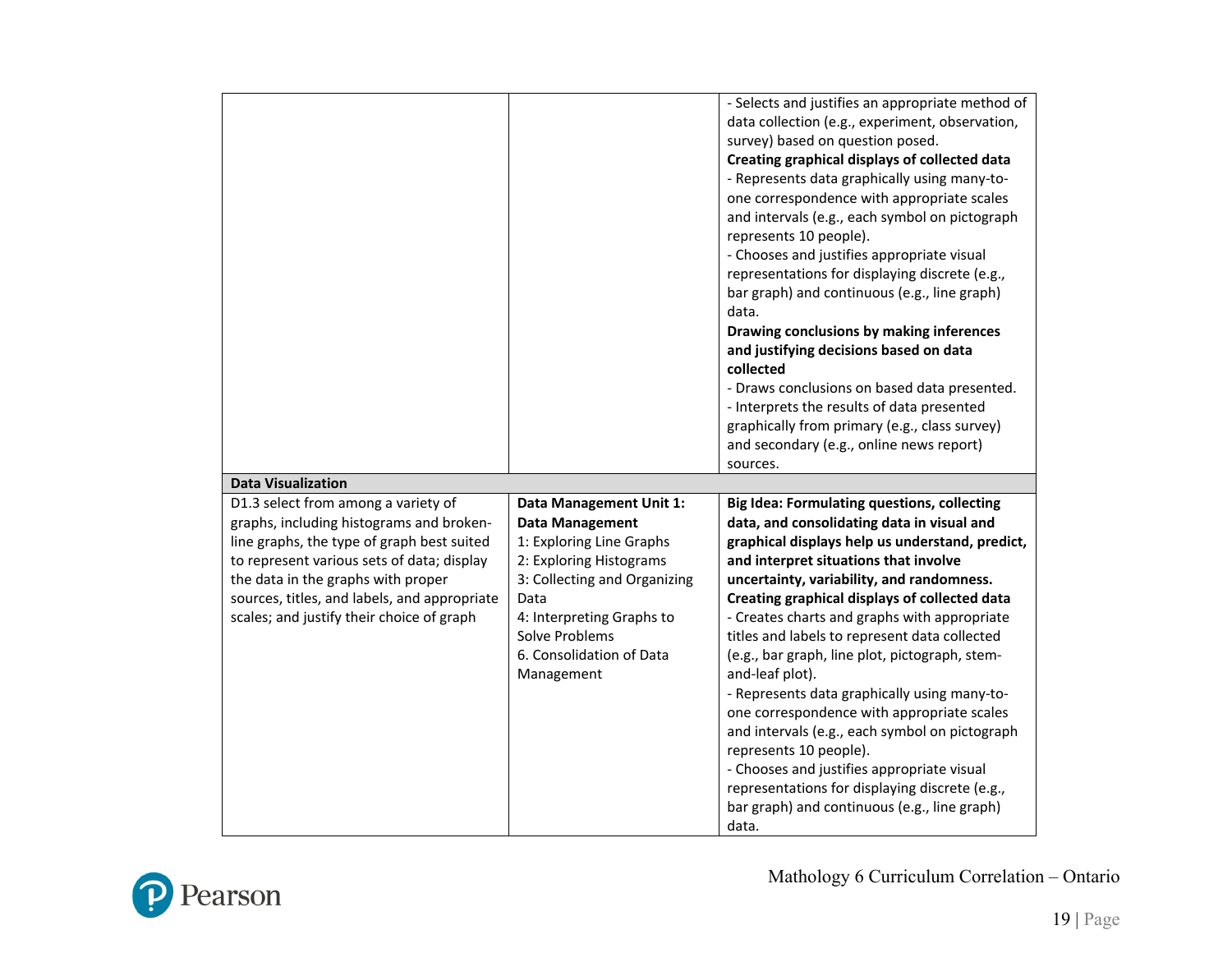|                                            |                                     | Using the language and tools of chance to          |
|--------------------------------------------|-------------------------------------|----------------------------------------------------|
|                                            |                                     | describe and predict events                        |
|                                            |                                     | - Compares and explains the differences in the     |
|                                            |                                     | relative frequencies of a given outcome in a       |
|                                            |                                     | repeated experiment (e.g., number of heads in      |
|                                            |                                     | 10 coin tosses, repeated three times).             |
| D1.4 create an infographic about a data    | Data Management Unit 1:             | <b>Big Idea: Formulating questions, collecting</b> |
| set, representing the data in appropriate  | <b>Data Management</b>              | data, and consolidating data in visual and         |
| ways, including in tables, histograms, and | 1: Exploring Line Graphs            | graphical displays help us understand, predict,    |
| broken-line graphs, and incorporating any  | 2: Exploring Histograms             | and interpret situations that involve              |
| other relevant information that helps to   | 6. Consolidation of Data            | uncertainty, variability, and randomness.          |
| tell a story about the data                |                                     |                                                    |
|                                            | Management                          | Creating graphical displays of collected data      |
|                                            |                                     | - Creates charts and graphs with appropriate       |
|                                            |                                     | titles and labels to represent data collected      |
|                                            |                                     | (e.g., bar graph, line plot, pictograph, stem-     |
|                                            |                                     | and-leaf plot).                                    |
|                                            |                                     | - Represents data graphically using many-to-       |
|                                            |                                     | one correspondence with appropriate scales         |
|                                            |                                     | and intervals (e.g., each symbol on pictograph     |
|                                            |                                     | represents 10 people).                             |
|                                            |                                     | - Chooses and justifies appropriate visual         |
|                                            |                                     | representations for displaying discrete (e.g.,     |
|                                            |                                     | bar graph) and continuous (e.g., line graph)       |
|                                            |                                     | data.                                              |
|                                            |                                     | - Visually represents two or more data sets        |
|                                            |                                     | (e.g., double bar chart, stacked bar graph,        |
|                                            |                                     | multi-line graph, multi-column table).             |
| <b>Data Analysis</b>                       |                                     |                                                    |
| D1.5 determine the range as a measure of   | Data Management Unit 1:             | <b>Big Idea: Formulating questions, collecting</b> |
| spread and the measures of central         | <b>Data Management</b>              | data, and consolidating data in visual and         |
| tendency for various data sets, and use    | 5: Determining Range and            | graphical displays help us understand, predict,    |
| this information to compare two or more    | <b>Measures of Central Tendency</b> | and interpret situations that involve              |
| data sets                                  | 6. Consolidation of Data            | uncertainty, variability, and randomness.          |
|                                            | Management                          | Reading and interpreting data displays and         |
|                                            |                                     | analyzing variability                              |
|                                            |                                     | - Determines range values (e.g., maximum,          |
|                                            |                                     | minimum, difference) and relates values to the     |
|                                            |                                     | variability of data collected.                     |
|                                            |                                     | - Visualizes and determines the median value       |

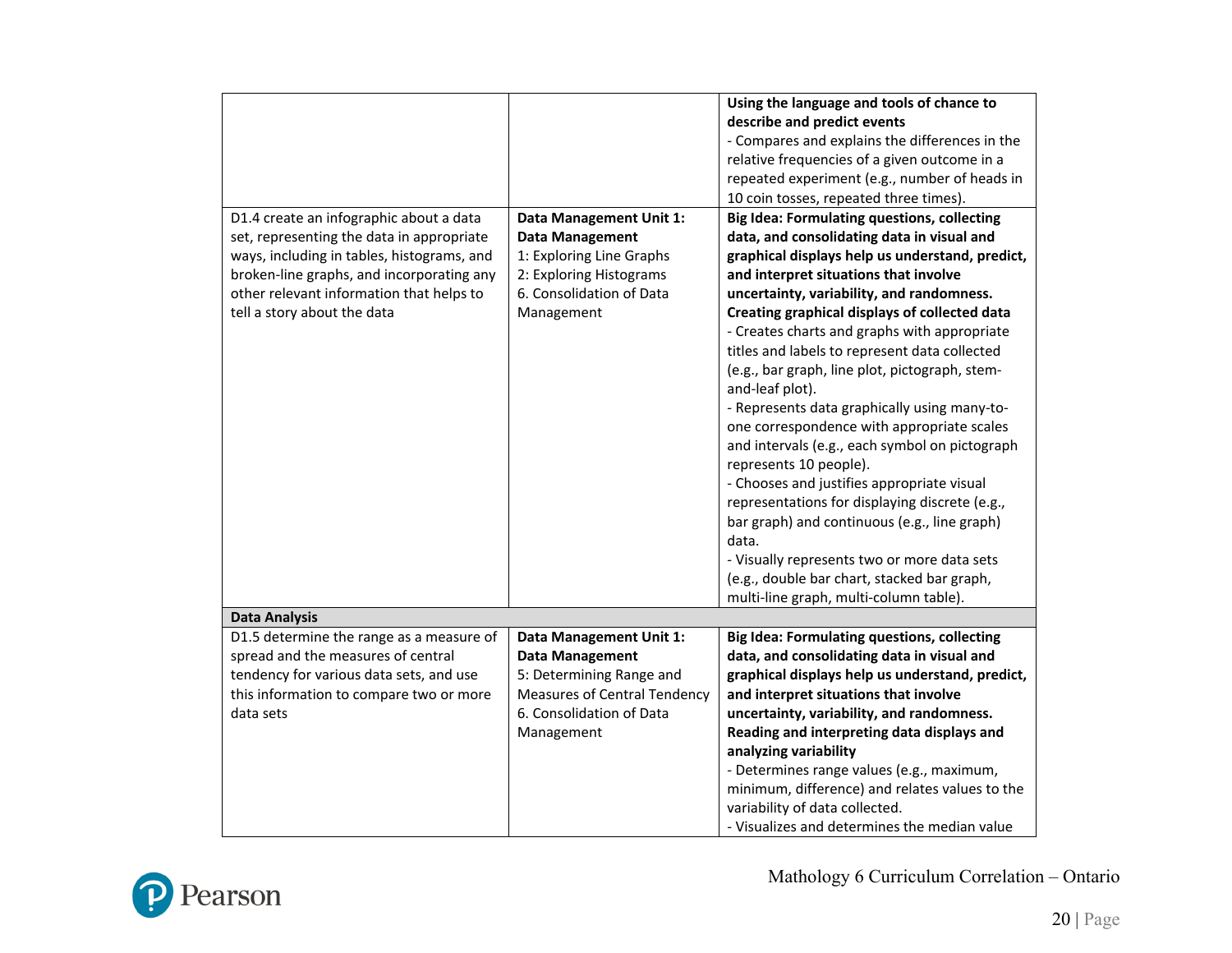|                                           |                                | as a middle measure representing a whole data              |
|-------------------------------------------|--------------------------------|------------------------------------------------------------|
|                                           |                                | set.                                                       |
|                                           |                                | - Visualizes and determine the mean of a data              |
|                                           |                                | set.                                                       |
|                                           |                                | - Understands that measures of central                     |
|                                           |                                | tendency (i.e., mode, median, mean) are                    |
|                                           |                                | summary measures that represent all values in              |
|                                           |                                | a data set with a single number (i.e., most                |
|                                           |                                | frequent value; middle value; balance point of<br>values). |
|                                           |                                | - Understands and describes the difference                 |
|                                           |                                | between the central tendency values (i.e.,                 |
|                                           |                                | mode, median, mean) and explores which                     |
|                                           |                                | measure is most appropriate for the data                   |
|                                           |                                | collected.                                                 |
|                                           |                                | Using the language and tools of chance to                  |
|                                           |                                | describe and predict events                                |
|                                           |                                | - Describe data using frequency counts (e.g., 5            |
|                                           |                                | people chose peppermint) and modal value                   |
|                                           |                                | (e.g., dogs are the most common pet).                      |
| D1.6 analyse different sets of data       | <b>Data Management Unit 1:</b> | <b>Big Idea: Formulating questions, collecting</b>         |
| presented in various ways, including in   | <b>Data Management</b>         | data, and consolidating data in visual and                 |
| histograms and broken-line graphs, and in | 1: Exploring Line Graphs       | graphical displays help us understand, predict,            |
| misleading graphs, by asking and          | 2: Exploring Histograms        | and interpret situations that involve                      |
| answering questions about the data,       | 4: Interpreting Graphs to      | uncertainty, variability, and randomness.                  |
| challenging preconceived notions, and     | Solve Problems                 | Drawing conclusions by making inferences                   |
| drawing conclusions, then make            | 6. Consolidation of Data       | and justifying decisions based on data                     |
| convincing arguments and informed         | Management                     | collected                                                  |
| decisions                                 |                                | - Draws conclusions based on data presented.               |
|                                           |                                | - Uses inferences to make predictions about                |
|                                           |                                | future events (e.g., Would the pictograph of               |
|                                           |                                | shoe types look the same every day?).                      |
|                                           |                                | - Interprets the results of data presented                 |
|                                           |                                | graphically from primary (e.g., class survey)              |
|                                           |                                | and secondary (e.g., online news report)                   |
|                                           |                                | sources.                                                   |
|                                           |                                | - Interprets results and makes inferences about            |
|                                           |                                | the similarities and differences of past and               |
|                                           |                                | future events based on data collected.                     |

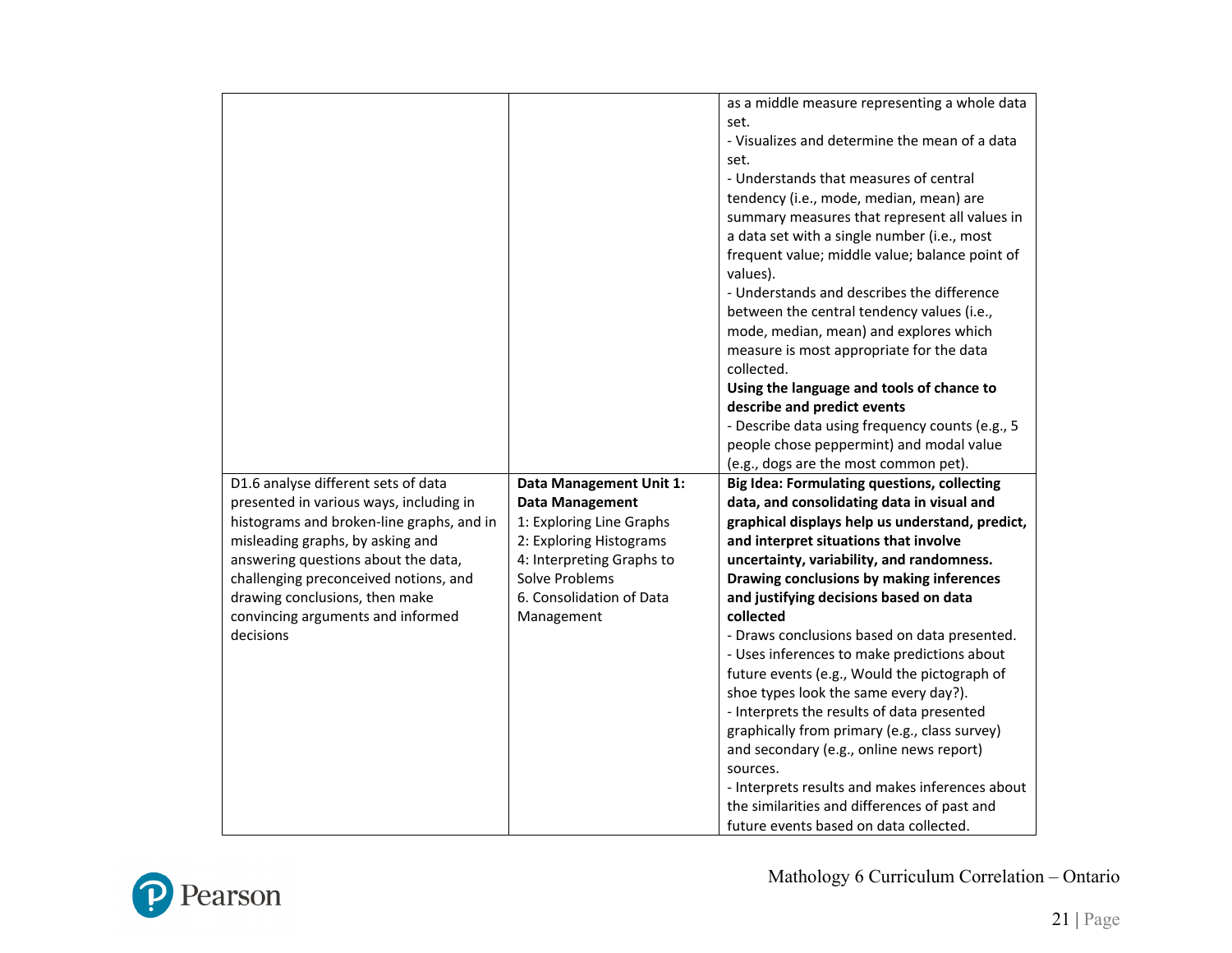| D2. Probability                                                                               |                                  |                                                            |
|-----------------------------------------------------------------------------------------------|----------------------------------|------------------------------------------------------------|
| describe the likelihood that events will happen, and use that information to make predictions |                                  |                                                            |
| Probability                                                                                   |                                  |                                                            |
| D2.1 use fractions, decimals, and percents                                                    | <b>Data Management Unit 2:</b>   | <b>Big Idea: Formulating questions, collecting</b>         |
| to express the probability of events                                                          | Probability                      | data, and consolidating data in visual and                 |
| happening, represent this probability on                                                      | 7: Exploring Theoretical         | graphical displays help us understand, predict,            |
| a probability line, and use it to make                                                        | Probability                      | and interpret situations that involve                      |
| predictions and informed decisions                                                            | 8: Identifying Possible          | uncertainty, variability, and randomness.                  |
|                                                                                               | Outcomes                         | Using the language and tools of chance to                  |
|                                                                                               | 9: Conducting Experiments        | describe and predict events                                |
|                                                                                               | 10. Consolidation of             | - Locates the likelihood of outcomes on a                  |
|                                                                                               | Probability                      | vocabulary-based probability continuum (e.g.,              |
|                                                                                               |                                  | impossible, unlikely, likely, certain).                    |
|                                                                                               | <b>Patterning Unit 3: Coding</b> | - Distinguishes between equally likely events              |
|                                                                                               | 11: Altering Code for a Game     | (e.g., heads or tails on a fair coin) unequally            |
|                                                                                               |                                  | likely events (e.g., spinner with differently sized        |
|                                                                                               |                                  | sections).                                                 |
|                                                                                               |                                  | - Identifies the sample space of independent               |
|                                                                                               |                                  | events in an experiment (e.g., flipping a cup,             |
|                                                                                               |                                  | drawing a coloured cube from a bag).                       |
|                                                                                               |                                  | - Investigates and calculates the experimental             |
|                                                                                               |                                  | probability (i.e., relative frequency) of simple           |
|                                                                                               |                                  | events (e.g., 3 heads in 5 coin tosses is $\frac{3}{5}$ ). |
|                                                                                               |                                  | - Determines theoretical probability as a ratio            |
|                                                                                               |                                  | (i.e., number of outcomes for a given event to             |
|                                                                                               |                                  | total number of possible outcomes).                        |
|                                                                                               |                                  | - Uses theoretical probability to predict the              |
|                                                                                               |                                  | outcome of an experiment or game.                          |
|                                                                                               |                                  | - Extends understanding of the probability                 |
|                                                                                               |                                  | continuum by expressing and comparing                      |
|                                                                                               |                                  | probabilities using decimals (between 0 and 1),            |
|                                                                                               |                                  | ratios, fractions, and percents.                           |

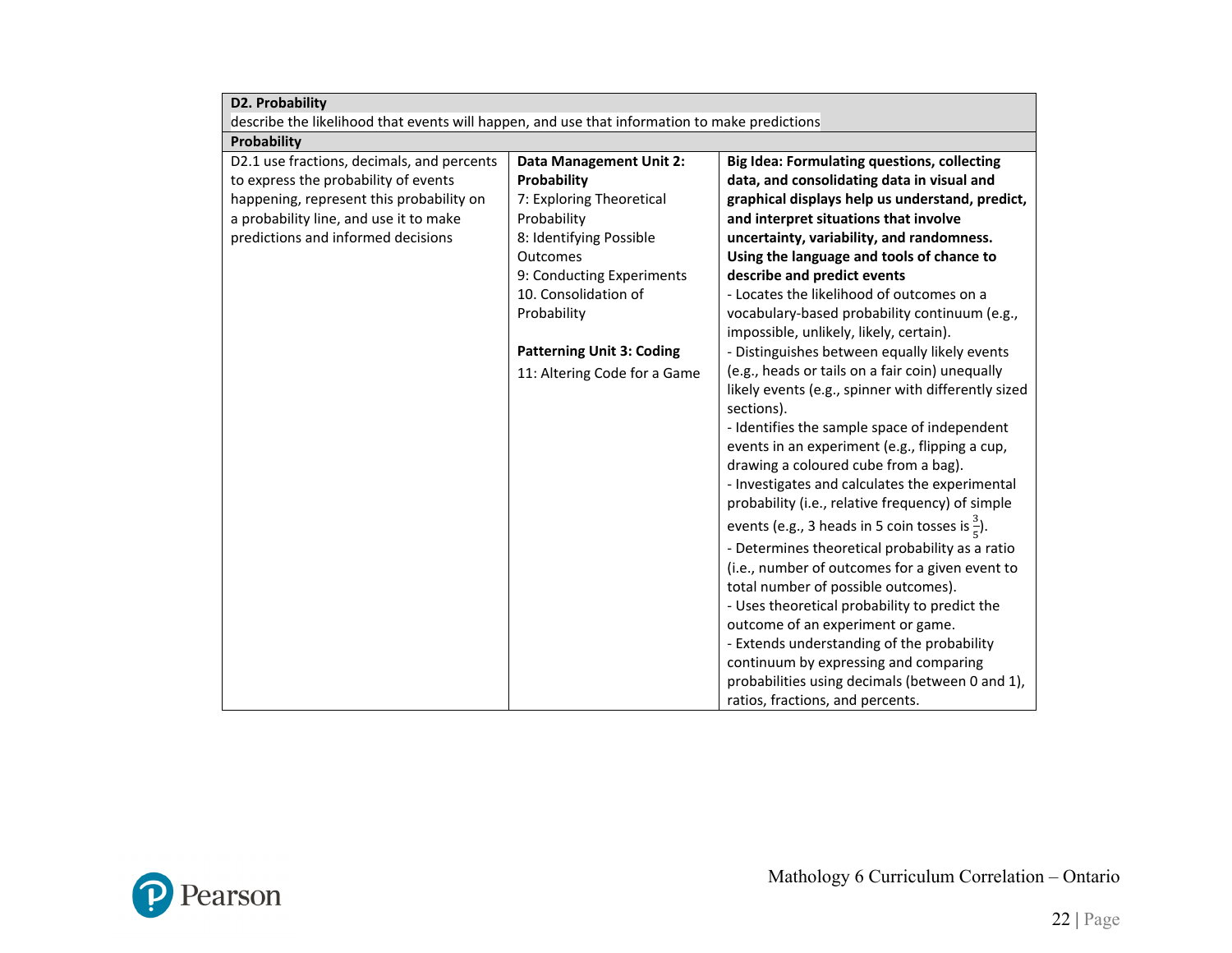| D2.2 determine and compare              | <b>Data Management Unit 2:</b> | <b>Big Idea: Formulating questions, collecting</b>          |
|-----------------------------------------|--------------------------------|-------------------------------------------------------------|
| the theoretical and experimental        | Probability                    | data, and consolidating data in visual and                  |
| probabilities of two independent events | 8: Identifying Possible        | graphical displays help us understand, predict,             |
| happening                               | Outcomes                       | and interpret situations that involve                       |
|                                         | 9: Conducting Experiments      | uncertainty, variability, and randomness.                   |
|                                         | 10. Consolidation of           | Collecting data and organizing it into                      |
|                                         | Probability                    | categories                                                  |
|                                         |                                | - Records the results of multiple trials of simple          |
|                                         |                                | events.                                                     |
|                                         |                                | Using the language and tools of chance to                   |
|                                         |                                | describe and predict events                                 |
|                                         |                                | - Identifies the sample space of independent                |
|                                         |                                | events in an experiment (e.g., flipping a cup,              |
|                                         |                                | drawing a coloured cube from a bag).                        |
|                                         |                                | - Investigates and calculates the experimental              |
|                                         |                                | probability (i.e., relative frequency) of simple            |
|                                         |                                | events (e.g., 3 heads in 5 coins tosses is $\frac{3}{5}$ ). |
|                                         |                                | - Compares and explains the differences in the              |
|                                         |                                | relative frequencies of a given outcome in a                |
|                                         |                                | repeated experiment (e.g., number of heads in               |
|                                         |                                | 10 coins tosses repeated three times).                      |
|                                         |                                | - Determines theoretical probability as a ratio             |
|                                         |                                | (i.e., number of outcomes for a given event to              |
|                                         |                                | total number of possible outcomes).                         |
|                                         |                                | - Uses theoretical probability to predict the               |
|                                         |                                | outcome of an experiment or game.                           |
|                                         |                                | - Extends understanding of the probability                  |
|                                         |                                | continuum by expressing and comparing                       |
|                                         |                                | probabilities using decimals (between 0 and 1),             |
|                                         |                                | ratios, fractions, and percents.                            |

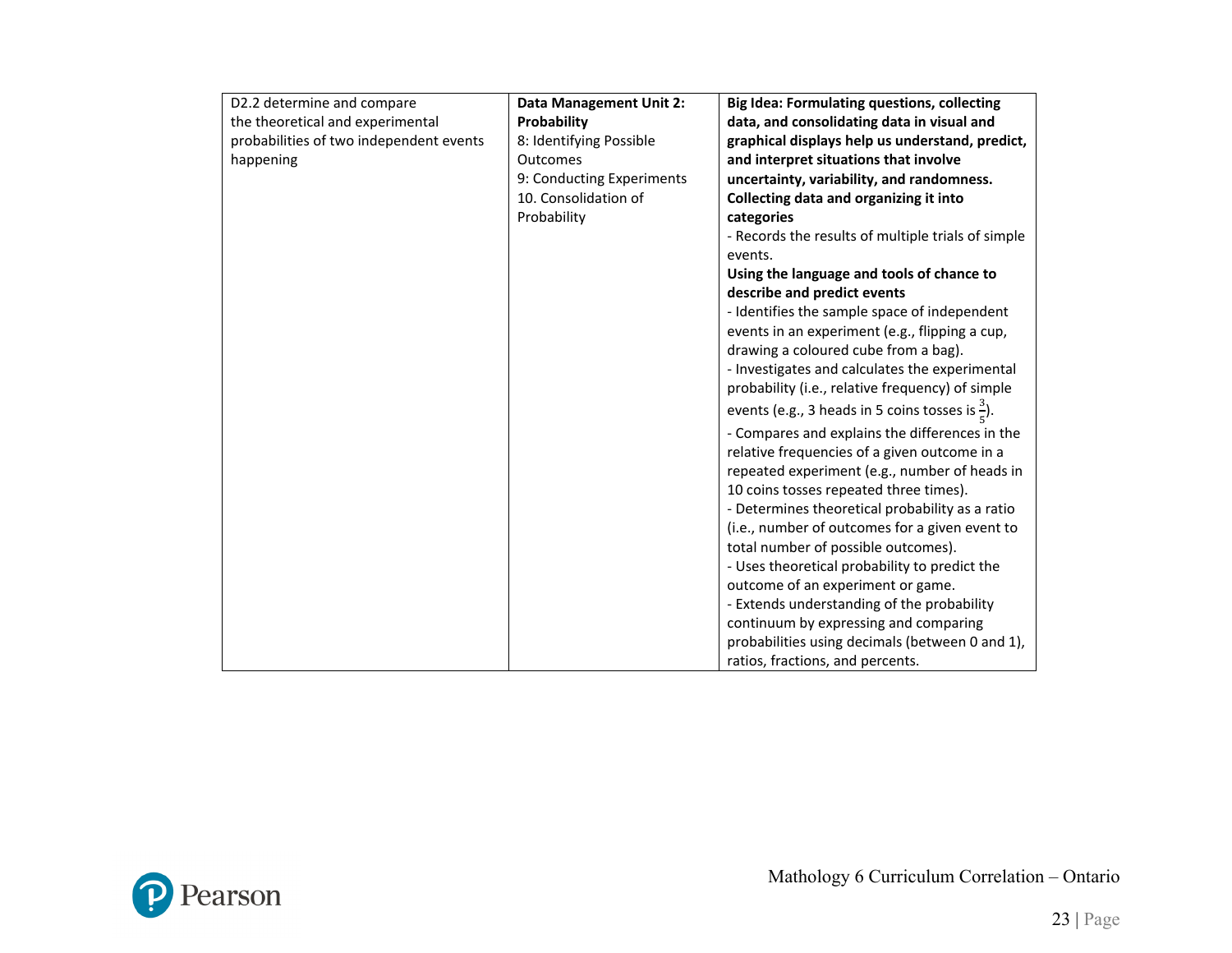| <b>E. Spatial Sense</b>                                                                                                     |                                      |                                                   |
|-----------------------------------------------------------------------------------------------------------------------------|--------------------------------------|---------------------------------------------------|
| <b>E1. Geometric and Spatial Reasoning</b>                                                                                  |                                      |                                                   |
| describe and represent shape, location, and movement by applying geometric properties and spatial relationships in order to |                                      |                                                   |
| navigate the world around them                                                                                              |                                      |                                                   |
| <b>Geometric Reasoning</b>                                                                                                  |                                      |                                                   |
| E1.1 create lists of the geometric                                                                                          | <b>Geometry Unit 1B: 2-D</b>         | Big Idea: 2-D shapes and 3-D solids can be        |
| properties of various types                                                                                                 | <b>Shapes, Angles and 3-D Solids</b> | analyzed and classified in different ways by      |
| of quadrilaterals, including the properties                                                                                 | 3: Properties of Quadrilaterals      | their attributes.                                 |
| of the diagonals, rotational symmetry,                                                                                      | 5. Consolidation of 2-D              | Investigating geometric attributes and            |
| and line symmetry                                                                                                           | Shapes, Angles and 3-D Solids        | properties of 2-D shapes and 3-D solids           |
|                                                                                                                             |                                      | - Sorts, describes, constructs, and classifies    |
|                                                                                                                             |                                      | polygons based on side attributes (e.g.,          |
|                                                                                                                             |                                      | parallel, perpendicular, regular/irregular).      |
|                                                                                                                             |                                      | - Sorts, describes, and classifies 2-D shapes     |
|                                                                                                                             |                                      | based on their geometric properties (e.g., side   |
|                                                                                                                             |                                      | lengths, angles, diagonals).                      |
|                                                                                                                             |                                      | - Classifies 2-D shapes within a hierarchy based  |
|                                                                                                                             |                                      | on their properties (e.g., rectangles are a       |
|                                                                                                                             |                                      | subset of parallelograms).                        |
|                                                                                                                             |                                      | Big Ideas: 2-D shapes and 3-D solids can be       |
|                                                                                                                             |                                      | transformed in many ways and analyzed for         |
|                                                                                                                             |                                      | change.                                           |
|                                                                                                                             |                                      | Exploring symmetry to analyze 2-D shapes and      |
|                                                                                                                             |                                      | 3-D solids                                        |
|                                                                                                                             |                                      | - Explores and classifies quadrilaterals based on |
|                                                                                                                             |                                      | lines of symmetry.                                |
|                                                                                                                             |                                      | - Draws, creates, and identifies shapes that      |
|                                                                                                                             |                                      | have rotational symmetry, and identifies the      |
|                                                                                                                             |                                      | centre of rotation and angle of rotation.         |
| E1.2 construct three-dimensional                                                                                            | <b>Geometry Unit 1B: 2-D</b>         | Big Idea: Objects can be located in space and     |
| objects when given their top, front, and                                                                                    | <b>Shapes, Angles and 3-D Solids</b> | viewed from multiple perspectives.                |
| side views                                                                                                                  | 4: Constructing 3-D Objects          | Viewing and representing objects from             |
|                                                                                                                             | 5. Consolidation of 2-D              | multiple perspectives                             |
|                                                                                                                             | Shapes, Angles and 3-D Solids        | - Interprets and creates coded plans, and         |
|                                                                                                                             |                                      | constructs objects from plans (e.g., used linking |
|                                                                                                                             |                                      | cubes to build 3-D object from plan).             |

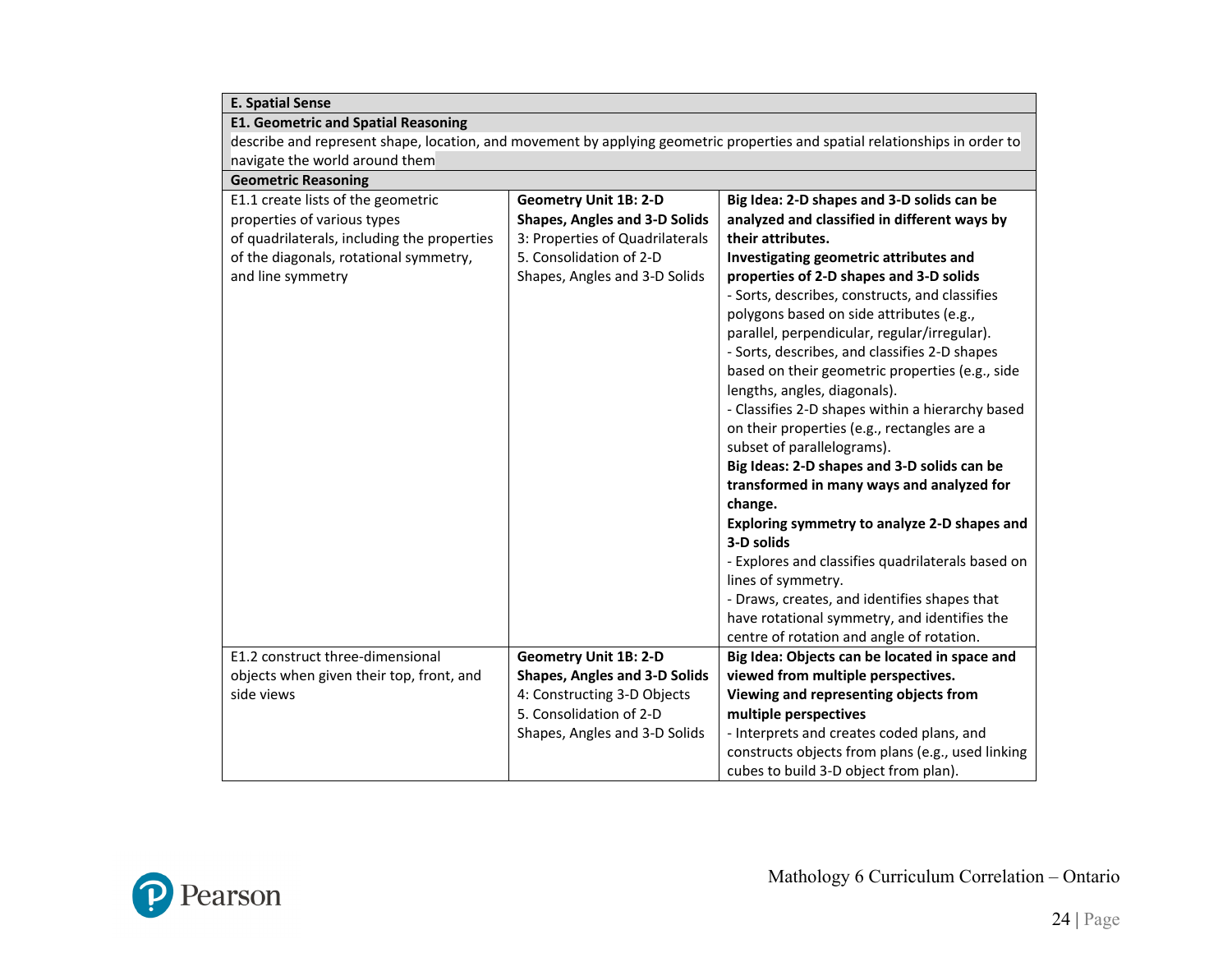| <b>Location and Movement</b>                                                                                                                                                           |                                                                                                                                                                                        |                                                                                                                                                                                                                                                                                                                                                                                                                                                                                                                                                                                                                                                               |  |  |
|----------------------------------------------------------------------------------------------------------------------------------------------------------------------------------------|----------------------------------------------------------------------------------------------------------------------------------------------------------------------------------------|---------------------------------------------------------------------------------------------------------------------------------------------------------------------------------------------------------------------------------------------------------------------------------------------------------------------------------------------------------------------------------------------------------------------------------------------------------------------------------------------------------------------------------------------------------------------------------------------------------------------------------------------------------------|--|--|
| E1.3 plot and read coordinates in all four<br>quadrants of a Cartesian plane, and<br>describe the translations that move a<br>point from one coordinate to another                     | <b>Geometry Unit 2B:</b><br><b>Transformations</b><br>6: Plotting and Reading<br>Coordinates<br>10. Consolidation of<br>Transformations                                                | Big Idea: The set of real numbers is infinite.<br>Extending whole number understanding to<br>the set of real numbers<br>- Extends whole number understanding to<br>negative numbers.<br>Big Idea: Objects can be located in space and<br>viewed from multiple perspectives.<br>Locating and mapping objects in space<br>- Develops understanding of a Cartesian plane<br>as a coordinate system using perpendicular<br>axes.<br>- Plots and locates points on a Cartesian plane,<br>and relates the location to the two axes.<br>(Limited to the first quadrant).<br>- Analyzes and locates the vertices of 2-D<br>shapes after transformation on a Cartesian |  |  |
| E1.4 describe and perform combinations                                                                                                                                                 | <b>Geometry Unit 2B:</b>                                                                                                                                                               | plane. (Limited to the first quadrant).<br>Big Idea: 2-D shapes and 3-D solids can be                                                                                                                                                                                                                                                                                                                                                                                                                                                                                                                                                                         |  |  |
| of translations, reflections, and rotations<br>up to 360° on a grid, and predict the<br>results of these transformations                                                               | <b>Transformations</b><br>7: Transformations on a Grid<br>8: Rotating 2-D Shapes up to<br>360°<br>9: Combining Transformations<br>on a Grid<br>10. Consolidation of<br>Transformations | transformed in many ways and analyzed for<br>change.<br>Exploring 2-D shapes and 3-D solids by<br>applying and visualizing transformations<br>- Identifies, describes, applies, and creates a<br>combination of successive transformations on<br>2-D shapes.                                                                                                                                                                                                                                                                                                                                                                                                  |  |  |
|                                                                                                                                                                                        | <b>E2. Measurement</b><br>compare, estimate, and determine measurements in various contexts                                                                                            |                                                                                                                                                                                                                                                                                                                                                                                                                                                                                                                                                                                                                                                               |  |  |
| <b>The Metric System</b>                                                                                                                                                               |                                                                                                                                                                                        |                                                                                                                                                                                                                                                                                                                                                                                                                                                                                                                                                                                                                                                               |  |  |
| E2.1 measure length, area, mass,<br>and capacity using the appropriate metric<br>units, and solve problems that require<br>converting smaller units to larger units,<br>and vice versa | <b>Measurement Unit 1B:</b><br>Length, Mass, Capacity, and<br>Area<br>1: Relationships Among<br><b>Metric Units</b><br>4. Consolidation of Length,<br>Mass, Capacity, and Area         | Big Idea: Assigning a unit to a continuous<br>attribute allows us to measure and make<br>comparisons.<br>Selecting and using units to estimate,<br>measure, construct, and make comparisons<br>- Chooses the most appropriate unit to<br>measure a given attribute of an object (e.g.,<br>classroom area measured in square metres).<br>Understanding relationships among measured                                                                                                                                                                                                                                                                            |  |  |

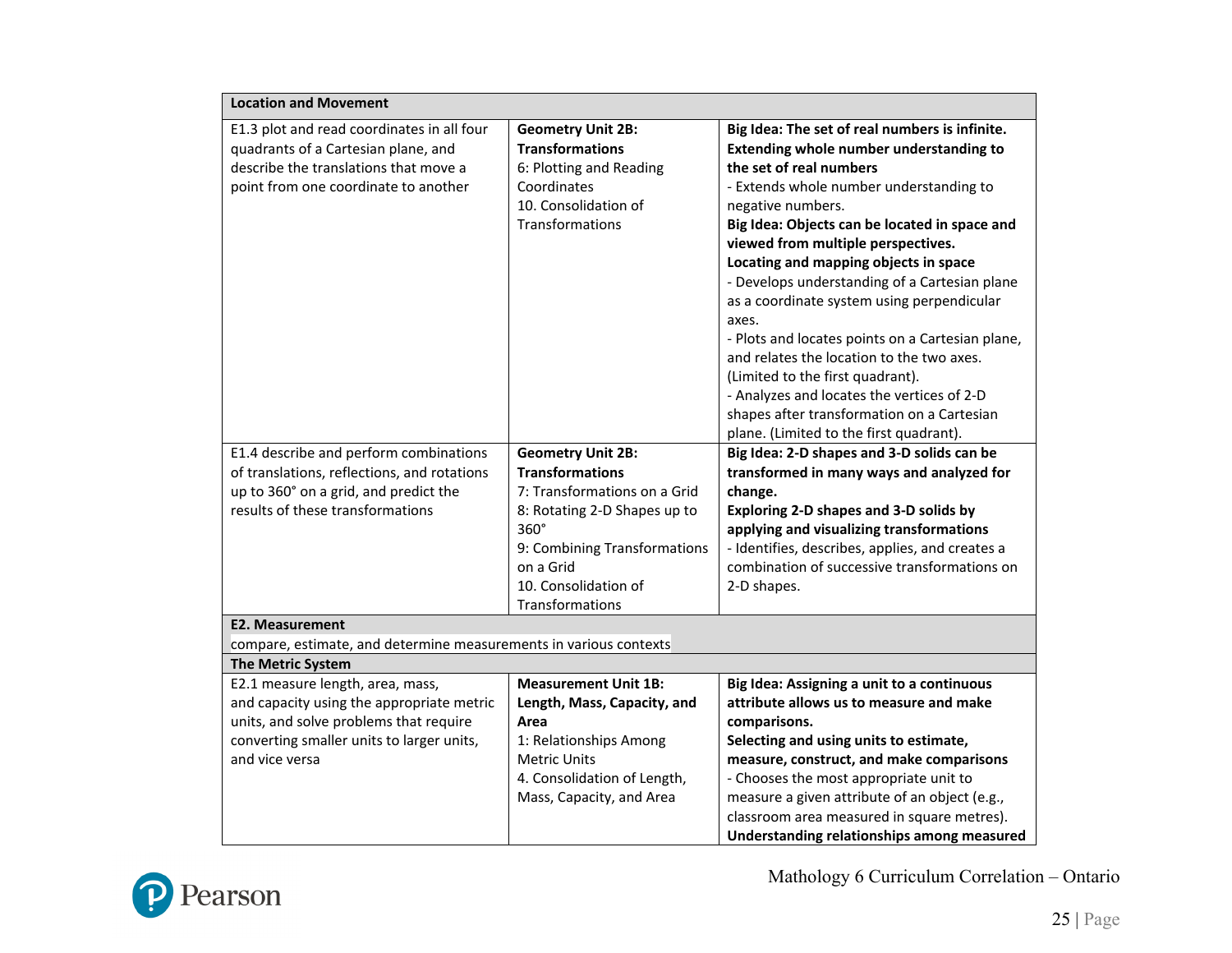| <b>Angles</b>                                                                                                                                                                                    |                                                                                                                                                                             | units<br>- Understands and applies the multiplicative<br>relationships among metric units of length,<br>mass, and capacity.                                                                                                                                                                                                                                                                                                                                                                                                                                                                                                                                                              |  |
|--------------------------------------------------------------------------------------------------------------------------------------------------------------------------------------------------|-----------------------------------------------------------------------------------------------------------------------------------------------------------------------------|------------------------------------------------------------------------------------------------------------------------------------------------------------------------------------------------------------------------------------------------------------------------------------------------------------------------------------------------------------------------------------------------------------------------------------------------------------------------------------------------------------------------------------------------------------------------------------------------------------------------------------------------------------------------------------------|--|
| E2.2 use a protractor to measure and<br>construct angles up to 360°, and state the<br>relationship between angles that are<br>measured clockwise and those that are<br>measured counterclockwise | <b>Geometry Unit 1B: 2-D</b><br>Shapes, Angles and 3-D Solids<br>1: Measuring and<br><b>Constructing Angles</b><br>5. Consolidation of 2-D<br>Shapes, Angles and 3-D Solids | Big Idea: Assigning a unit to a continuous<br>attribute allows us to measure and make<br>comparisons.<br>Selecting and using units to estimate,<br>measure, construct, and make comparisons<br>- Measures, constructs, and estimates angles<br>using degrees.<br>Big Idea: 2-D shapes and 3-D solids can be<br>analyzed and classified in different ways by<br>their attributes.<br>Investigating geometric attributes and<br>properties of 2-D shapes and 3-D solids<br>- Understands angle as a geometric figure<br>formed from two rays or line segments sharing<br>a common endpoint.<br>- Draws, compares, and classifies angles (i.e.,<br>right, acute, obtuse, straight, reflex). |  |
| E2.3 use the properties of supplementary<br>angles, complementary angles, opposite<br>angles, and interior and exterior angles to<br>solve for unknown angle measures                            | <b>Geometry Unit 1B: 2-D</b><br>Shapes, Angles and 3-D Solids<br>2: Angle Properties and<br>Relationships<br>5. Consolidation of 2-D<br>Shapes, Angles and 3-D Solids       |                                                                                                                                                                                                                                                                                                                                                                                                                                                                                                                                                                                                                                                                                          |  |
| <b>Area and Surface Area</b>                                                                                                                                                                     |                                                                                                                                                                             |                                                                                                                                                                                                                                                                                                                                                                                                                                                                                                                                                                                                                                                                                          |  |
| E2.4 determine the areas<br>of trapezoids, rhombuses, kites,<br>and composite<br>polygons by decomposing them into<br>shapes with known areas                                                    | <b>Measurement Unit 1B:</b><br>Length, Mass, Capacity, and<br>Area<br>2: Determining Area<br>4. Consolidation of Length,<br>Mass, Capacity, and Area                        | Big Idea: Many things in our world (e.g.,<br>objects, spaces, events) have attributes that<br>can be measured and compared.<br>Understanding attributes that can be<br>measured, compared, and ordered<br>- Understands area is additive (e.g., the area of<br>an irregular shape can be solved by                                                                                                                                                                                                                                                                                                                                                                                       |  |

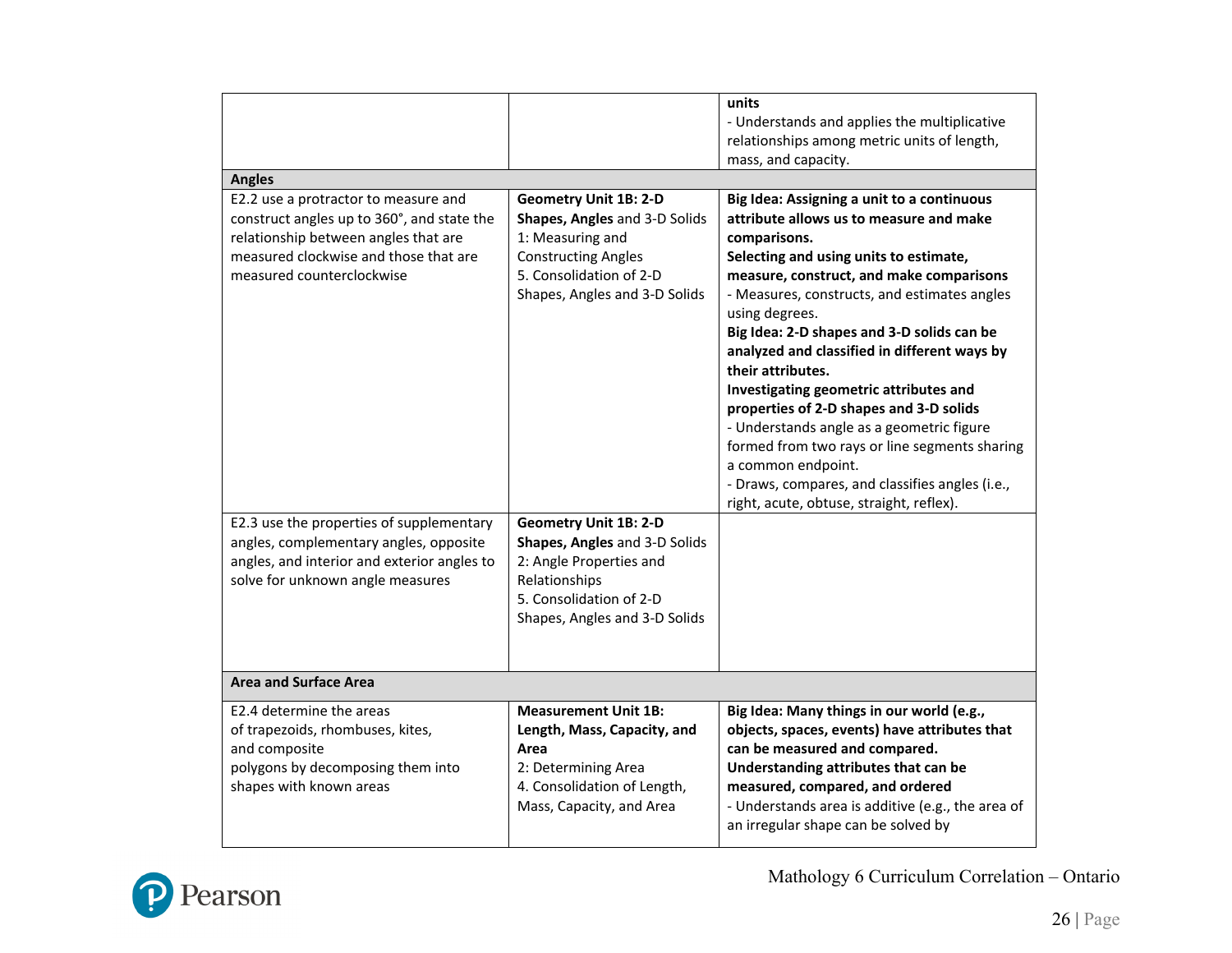|                                                                                                                                                   |                                                                                                                                                                            | decomposing it into rectangles and adding<br>their areas).<br>Big Idea: Assigning a unit to a continuous<br>attribute allows us to measure and make<br>comparisons.<br>Understanding relationships among measured<br>units<br>- Develops and generalizes strategies to<br>compute area of triangles, quadrilaterals, and<br>other polygons (e.g., decomposing a<br>parallelogram and rearranging to form a<br>rectangle).                                                                                                                                                           |
|---------------------------------------------------------------------------------------------------------------------------------------------------|----------------------------------------------------------------------------------------------------------------------------------------------------------------------------|-------------------------------------------------------------------------------------------------------------------------------------------------------------------------------------------------------------------------------------------------------------------------------------------------------------------------------------------------------------------------------------------------------------------------------------------------------------------------------------------------------------------------------------------------------------------------------------|
| E2.5 create and use nets to demonstrate<br>the relationship between<br>the faces of prisms and pyramids and<br>their surface areas                | <b>Measurement Unit 1B:</b><br>Length, Mass, Capacity, and<br>Area<br>3: Surface Area of Prisms and<br>Pyramids<br>4. Consolidation of Length,<br>Mass, Capacity, and Area | Big Idea: Many things in our world (e.g.,<br>objects, spaces, events) have attributes that<br>can be measured and compared.<br>Understanding attributes that can be<br>measured, compared, and ordered<br>- Understands surface area is an attribute of 3-<br>D objects that can be measured and compared.<br>Big Idea: Assigning a unit to a continuous<br>attribute allows us to measure and make<br>comparisons.<br>Understanding relationships among measured<br>units<br>- Uses nets to determine the surface area of 3-<br>D objects composed of rectangles and<br>triangles. |
| E2.6 determine the surface areas of<br>prisms and pyramids by calculating the<br>areas of their two-dimensional faces and<br>adding them together | <b>Measurement Unit 1B:</b><br>Length, Mass, Capacity, and<br>Area<br>3: Surface Area of Prisms and<br>Pyramids<br>4. Consolidation of Length,<br>Mass, Capacity, and Area | Big Idea: Many things in our world (e.g.,<br>objects, spaces, events) have attributes that<br>can be measured and compared.<br>Understanding attributes that can be<br>measured, compared, and ordered<br>- Understands surface area is an attribute of 3-<br>D objects that can be measured and compared.<br>Big Idea: Assigning a unit to a continuous<br>attribute allows us to measure and make<br>comparisons.<br>Understanding relationships among measured<br>units                                                                                                          |

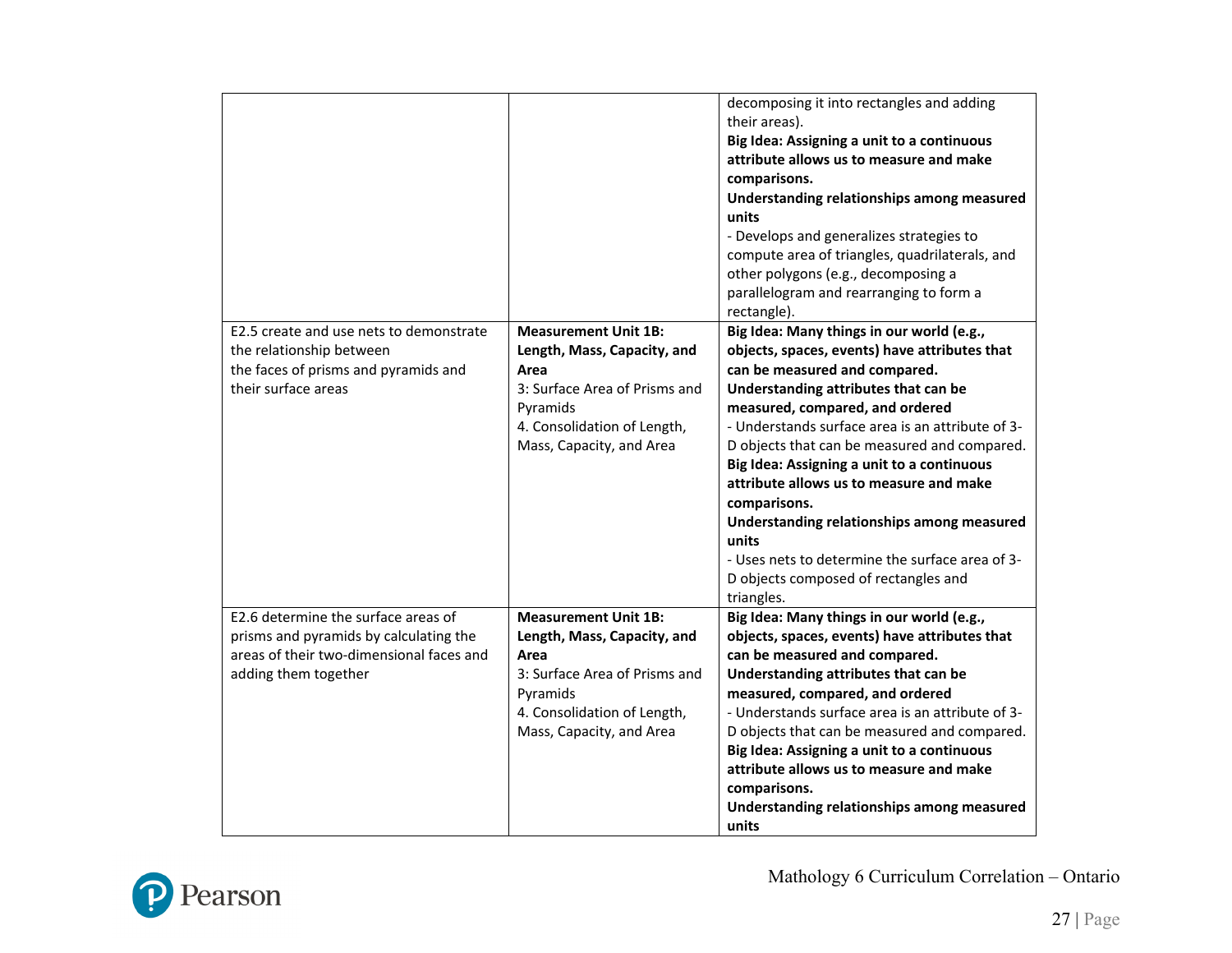|                                                                                  |                                                | - Uses nets to determine the surface area of 3-<br>D objects composed of rectangles and |  |  |  |
|----------------------------------------------------------------------------------|------------------------------------------------|-----------------------------------------------------------------------------------------|--|--|--|
|                                                                                  |                                                | triangles.                                                                              |  |  |  |
| <b>Financial Literacy</b>                                                        |                                                |                                                                                         |  |  |  |
| <b>F1. Money and Finances</b>                                                    |                                                |                                                                                         |  |  |  |
| demonstrate the knowledge and skills needed to make informed financial decisions |                                                |                                                                                         |  |  |  |
| <b>Money Concepts</b>                                                            |                                                |                                                                                         |  |  |  |
| F1.1 describe the advantages and                                                 | <b>Number Unit 5: Financial</b>                |                                                                                         |  |  |  |
| disadvantages of various methods of                                              | Literacy                                       |                                                                                         |  |  |  |
| payment that can be used to<br>purchase goods and services                       | 31: Advantages and<br>Disadvantages of Payment |                                                                                         |  |  |  |
|                                                                                  | Methods                                        |                                                                                         |  |  |  |
|                                                                                  | 34. Consolidation of Financial                 |                                                                                         |  |  |  |
|                                                                                  | Literacy                                       |                                                                                         |  |  |  |
|                                                                                  |                                                |                                                                                         |  |  |  |
| <b>Financial Management</b>                                                      |                                                |                                                                                         |  |  |  |
| F1.2 identify different types of financial                                       | <b>Number Unit 5: Financial</b>                | Big Idea: Numbers are related in many ways.                                             |  |  |  |
| goals, including earning and saving goals,                                       | Literacy                                       | Using ratios, rates, proportions, and percents                                          |  |  |  |
| and outline some key steps in achieving                                          | 33: Planning for Financial                     | creates a relationship between quantities                                               |  |  |  |
| them                                                                             | Goals                                          | - Understands and applies the concept of                                                |  |  |  |
|                                                                                  | 34. Consolidation of Financial                 | percentage as a rate per 100 (e.g., calculating                                         |  |  |  |
|                                                                                  | Literacy                                       | sales tax, tips, or discounts).                                                         |  |  |  |
|                                                                                  |                                                | Big Idea: Quantities and numbers can be                                                 |  |  |  |
|                                                                                  |                                                | operated on to determine how many and how<br>much.                                      |  |  |  |
|                                                                                  |                                                | Developing fluency of operations                                                        |  |  |  |
|                                                                                  |                                                | - Estimates sums and differences of decimal                                             |  |  |  |
|                                                                                  |                                                | numbers (e.g., calculating cost of transactions                                         |  |  |  |
|                                                                                  |                                                | involving dollars and cents).                                                           |  |  |  |
|                                                                                  |                                                | - Solves decimal number computation using                                               |  |  |  |
|                                                                                  |                                                | efficient strategies.                                                                   |  |  |  |
| F1.3 identify and describe various factors                                       | <b>Number Unit 5: Financial</b>                |                                                                                         |  |  |  |
| that may help or interfere with reaching                                         | Literacy                                       |                                                                                         |  |  |  |
| financial goals                                                                  | 33: Planning for Financial                     |                                                                                         |  |  |  |
|                                                                                  | Goals                                          |                                                                                         |  |  |  |
|                                                                                  | 34. Consolidation of Financial                 |                                                                                         |  |  |  |
|                                                                                  | Literacy                                       |                                                                                         |  |  |  |